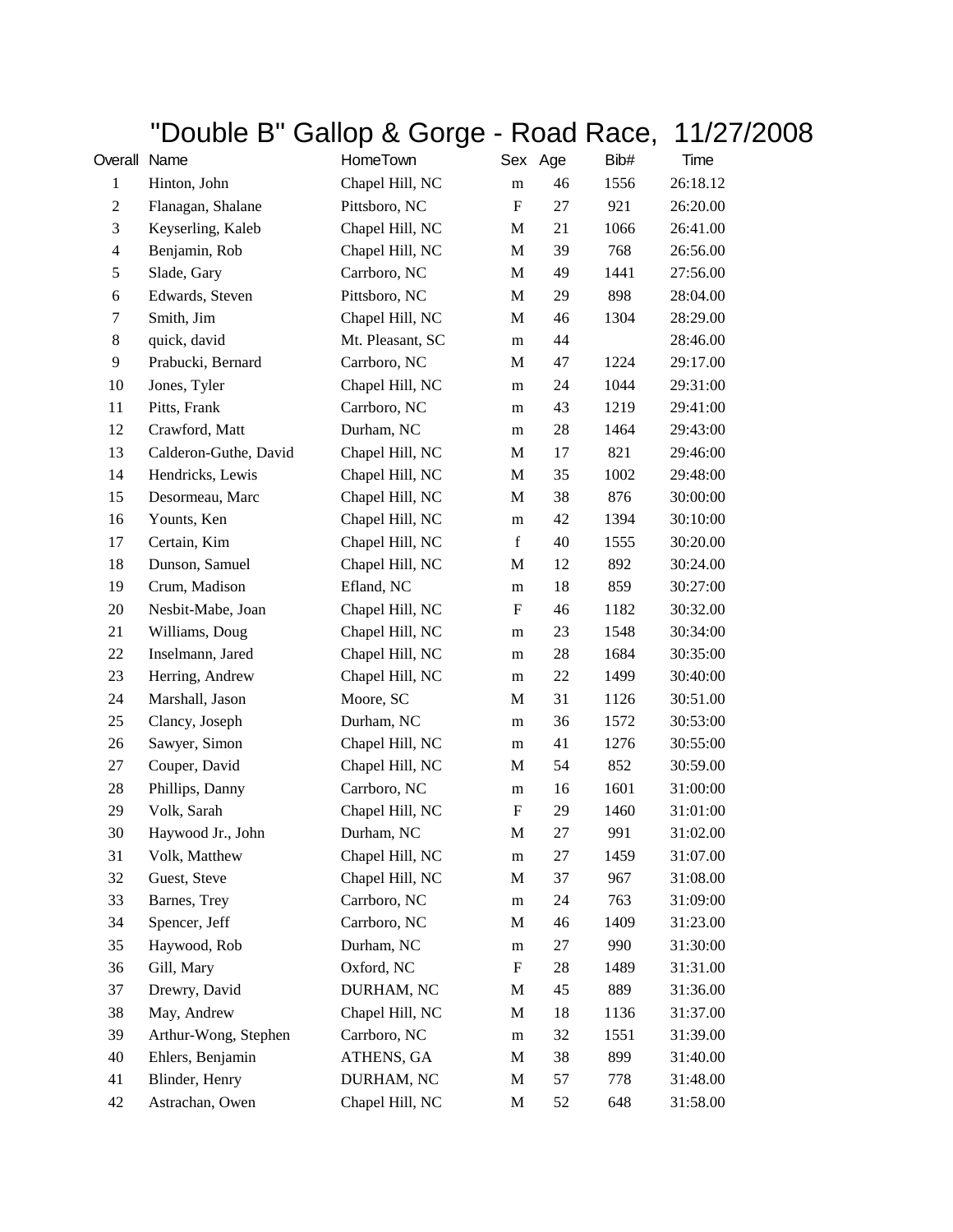|    | Guiles, Austin         | Chapel Hill, NC  | $\mathbf M$               | 50     | 969  | 32:01.00 |
|----|------------------------|------------------|---------------------------|--------|------|----------|
| 44 | Pratt, Bruce           | Chapel Hill, NC  | M                         | 54     | 1225 | 32:18.00 |
| 45 | Kern, Robert           | Chapel Hill, NC  | M                         | 46     | 1065 | 32:27.00 |
| 46 | Ross, Timothy          | Carrboro, NC     | M                         | 35     | 1262 | 32:33.00 |
| 47 | Semple, Robert         | RALEIGH, NC      | m                         | 43     | 1427 | 32:37.00 |
| 48 | Hoerger, Jacob         | Chapel Hill, NC  | M                         | 16     | 1013 | 32:39.00 |
| 49 | marshall, jackson      | Carrboro, NC     | m                         | 18     | 1599 | 32:40.00 |
| 50 | Hirsch, Eric           | Hillsborough, NC | M                         | 38     | 1012 | 32:41.00 |
| 51 | Braun, Joe             | Chapel Hill, NC  | M                         | 29     | 800  | 32:44.00 |
| 52 | Waterman, Sarah        | Chapel Hill, NC  | F                         | 25     | 1360 | 32:45.00 |
| 53 | Ayal, Shahar           | Chapel Hill, NC  | $\mathbf{M}$              | 40     | 655  | 32:45.00 |
| 54 | Phillips, Hart         | Pittsboro, NC    | M                         | 18     | 1214 | 32:47.00 |
| 55 | Risku, Dan             | Chapel Hill, NC  | M                         | 52     | 1252 | 32:48.00 |
| 56 | Kaiser, Nancy          | DURHAM, NC       | $\boldsymbol{\mathrm{F}}$ | 38     | 1052 | 32:50.00 |
| 57 | Smith, Ed              | Arlington, VA    | ${\rm m}$                 | 37     | 1418 | 32:51.00 |
| 58 | Collis, Stewart        | Chapel Hill, NC  | M                         | 40     | 843  | 32:55.00 |
| 59 | Herring, Mark          | Chapel Hill, NC  | M                         | 18     | 1498 | 32:57.00 |
| 60 | Reuvent, johnathan     | Durham, NC       | m                         | 35     |      | 32:58.28 |
| 61 | McDonnell, Donald      | Chapel Hill, NC  | M                         | 47     | 1145 | 32:59.37 |
| 62 | Lancaster, Charles     | Chapel Hill, NC  | M                         | 47     | 1087 | 33:06.36 |
| 63 | Apollo, Darian         | boise, ID        | M                         | 36     | 647  | 33:10.29 |
| 64 | Bolon, Todd            | Chapel Hill, NC  | M                         | 42     | 790  | 33:12.22 |
| 65 | Superak, Hillary       | Carrboro, NC     | $\boldsymbol{\mathrm{F}}$ | 21     | 1330 | 33:13.19 |
| 66 | Callanan, Bob          | Chapel Hill, NC  | M                         | 43     | 1516 | 33:17.04 |
| 67 | Clough, Martin         | Chapel Hill, NC  | M                         | 44     | 840  | 33:19.57 |
| 68 | Hanson, Kerry          | Chapel Hill, NC  | $\boldsymbol{\mathrm{F}}$ | 29     | 977  | 33:23.76 |
| 69 | Royle, David           | Washington, DC   | M                         | 53     | 1265 | 33:46.76 |
| 70 | van der Horst, Charles | Chapel Hill, NC  | M                         | 56     | 1470 | 33:51.03 |
| 71 | quick, paul            | Unknown, NA      | m                         | 40     |      | 33:55.83 |
| 72 | Bishop, Jessica        | Chapel Hill, NC  | F                         | 33     | 775  | 33:59.77 |
| 73 | Welsh, Patrick         | DURHAM, NC       | M                         | 17     | 1369 | 34:05.13 |
| 74 | Hohn, Greg             | Chapel Hill, NC  | M                         | 45     | 1017 | 34:11.69 |
| 75 | Beschorner, Kurt       | Pittsburgh, PA   | M                         | 26     | 773  | 34:33.71 |
| 76 | Horne, Meredith        | Chapel Hill, NC  | ${\bf F}$                 | 33     | 1022 | 34:42.39 |
| 77 | Lane, Patric           | Carrboro, NC     | M                         | 38     | 1533 | 34:43.28 |
| 78 | Gualtieri, Daniel      | Fayetteville, NY | ${\rm m}$                 | $20\,$ | 964  | 34:46.55 |
| 79 | Koenig, Robert         | Somerville, MA   | M                         | 24     | 1076 | 34:46.87 |
| 80 | Marshall, John         | Carrboro, NC     | M                         | 53     | 1127 | 34:52.76 |
| 81 | Chopas, Jim            | Chapel Hill, NC  | М                         | 42     |      | 34:54.50 |
| 82 | Matera, Kathy          | Chapel Hill, NC  | ${\bf F}$                 | 45     | 1133 | 34:56.13 |
| 83 | Wallace, Heather       | Carrboro, NC     | ${\rm F}$                 | 38     | 1428 | 34:56.57 |
| 84 | Clough, Jenny          | Chapel Hill, NC  | F                         | 44     | 839  | 34:57.98 |
| 85 | Shareshian, Paul       | Chapel Hill, NC  | M                         | 41     | 1292 | 34:58.52 |
| 86 | Herrick, Candy         | Carrboro, NC     | F                         | 38     | 1007 | 35:02.66 |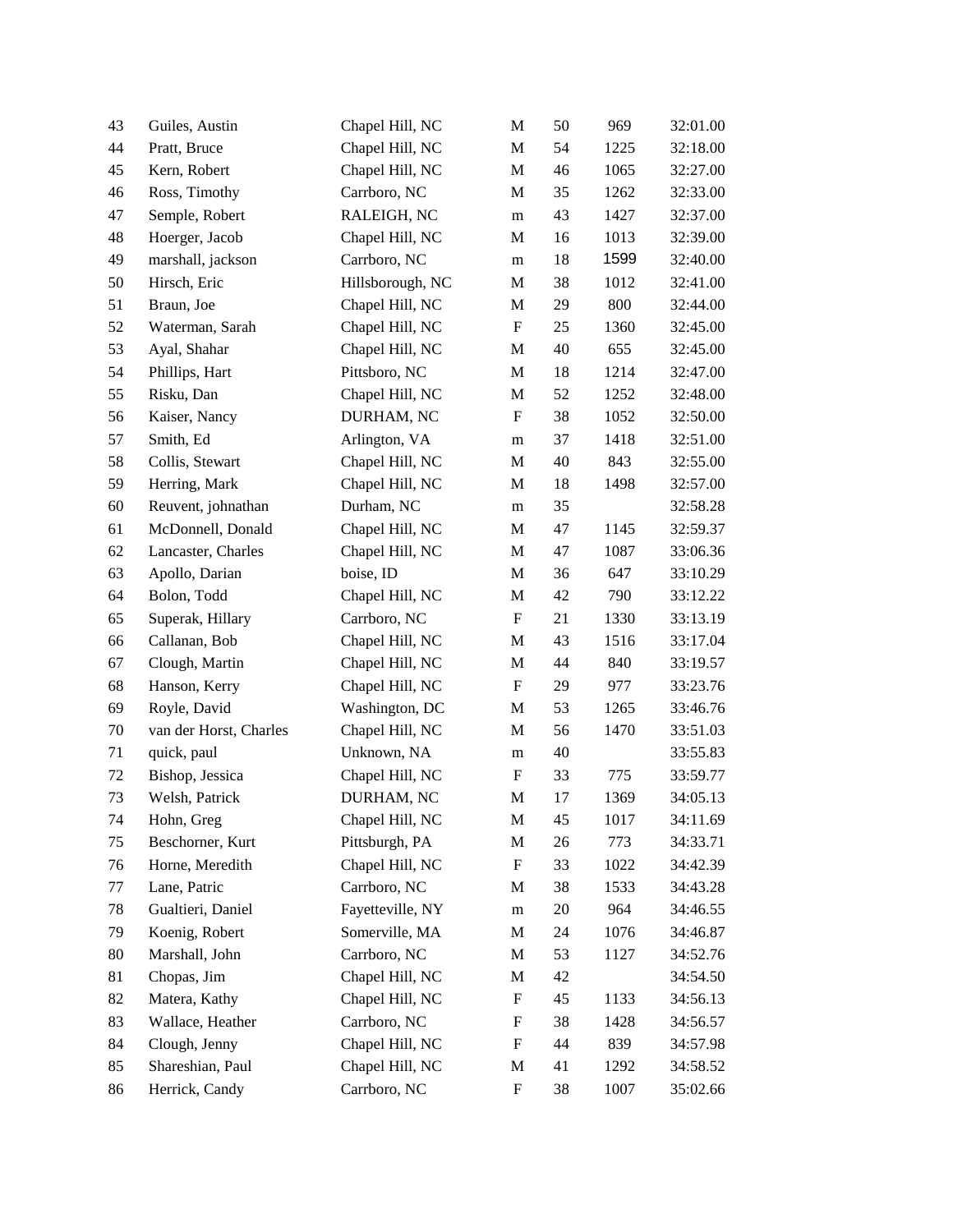| 87  | Blake, John              | Chapel Hill, NC     | M                         | 50 | 777  | 35:06.80 |
|-----|--------------------------|---------------------|---------------------------|----|------|----------|
| 88  | Jordan, David            | Chapel Hill, NC     | М                         | 27 | 1045 | 35:12.34 |
| 89  | Salmony, Blake           | Unknown, NA         | M                         | 25 | 1509 | 35:14.35 |
| 90  | Sannes, Amy              | Chapel Hill, NC     | $\boldsymbol{\mathrm{F}}$ | 31 | 1273 | 35:15.36 |
| 91  | O'Connor, Erin           | Chapel Hill, NC     | $\boldsymbol{\mathrm{F}}$ | 16 |      | 35:15.39 |
| 92  | Olefirowicz, Ed          | Chapel Hill, NC     | $\mathbf M$               | 47 | 1195 | 35:17.04 |
| 93  | Marks, Clare             | Unknown, NA         | $\boldsymbol{\mathrm{F}}$ | 26 | 1478 | 35:19.33 |
| 94  | Landrey, Paul            | Westford, MA        | M                         | 50 | 1090 | 35:19.48 |
| 95  | Hoerger, Tom             | Chapel Hill, NC     | M                         | 49 | 1015 | 35:20.07 |
| 96  | Davis, Sonia             | Chapel Hill, NC     | $\mathbf F$               | 42 | 869  | 35:24.73 |
| 97  | Taylor, Ken              | Chapel Hill, NC     | M                         | 45 | 1334 | 35:26.30 |
| 98  | Smith, Justin            | Mebane, NC          | m                         | 27 |      | 35:27.26 |
| 99  | Gilbert, Craig           | DURHAM, NC          | M                         | 49 | 942  | 35:29.54 |
| 100 | Parker, Bobcat           | Chapel Hill, NC     | M                         | 42 | 1204 | 35:32.49 |
| 101 | Johnson, Dominic         | Philadelphia, PA    | M                         | 24 | 1038 | 35:34.16 |
| 102 | Schmidt, Blaine          | Chapel Hill, NC     | m                         | 41 | 1430 | 35:38.83 |
| 103 | Anderson, Christy        | Chapel Hill, NC     | F                         | 26 | 576  | 35:40.89 |
| 104 | Elting, Ryan             | Oak Ridge, NC       | M                         | 31 |      | 35:42.62 |
| 105 | Long, Chad               | Camden, SC          | m                         | 35 | 1110 | 35:43.72 |
| 106 | Vincent Jordan, Nicole   | Chapel Hill, NC     | F                         | 26 | 1351 | 35:45.32 |
| 107 | Grinnan, Tom             | Chapel Hill, NC     | M                         | 40 | 1477 | 35:48.45 |
| 108 | Kemp, Matt               | Durham, NC          | М                         | 45 | 1059 | 35:53.21 |
| 109 | Young, Alexa             | Chapel Hill, NC     | $\boldsymbol{\mathrm{F}}$ | 13 | 1391 | 35:55.21 |
| 110 | kopczynski, todd         | Waxhaw, NC          | M                         | 44 | 1079 | 35:57.02 |
| 111 | Flournoy, Mark           | Chapel Hill, NC     | M                         | 15 | 1545 | 35:59.12 |
| 112 | Crenshaw, Todd           | Durham, NC          | M                         | 43 | 854  | 36:03.13 |
| 113 | Massengale, Alex         | winston-salem, nc   | m                         | 26 | 1491 | 36:04.49 |
| 114 | Helpingstine II, Michael | Chapel Hill, NC     | M                         | 14 | 1000 | 36:07.11 |
| 115 | Davis, Stephen           | Durham, NC          | M                         | 55 | 870  | 36:08.90 |
| 116 | Hastings, Adam           | Charlottesville, VA | M                         | 27 | 1485 | 36:09.24 |
| 117 | Anderson, Daniel         | Chapel Hill, NC     | M                         | 46 | 582  | 36:09.43 |
| 118 | Bollenbacher, John       | Chapel Hill, NC     | M                         | 35 | 786  | 36:13.55 |
| 119 | Carmouche, Kristen       | Chapel Hill, NC     | $\boldsymbol{\mathrm{F}}$ | 34 | 825  | 36:15.32 |
| 120 | Jaspers, Ilona           | Carrboro, NC        | F                         | 39 | 1036 | 36:15.61 |
| 121 | Salek, Nelson            | Raleigh, NC         | $\mathbf M$               | 27 | 1271 | 36:17.51 |
| 122 | Horita, Haruhito         | DURHAM, NC          | M                         | 31 | 1021 | 36:19.61 |
| 123 | Charney, Amy             | Chapel Hill, NC     | F                         | 40 |      | 36:20.61 |
| 124 | Brown, Kathy             | Chapel Hill, NC     | F                         | 35 | 808  | 36:20.78 |
| 125 | Sorgi, Zachary           | Raleigh, NC         | M                         | 26 | 1313 | 36:21.69 |
| 126 | brown, nathan            | Hillsborough, NC    | M                         | 36 | 812  | 36:24.57 |
| 127 | Holmes, Mary             | Chapel Hill, NC     | $\boldsymbol{\mathrm{F}}$ | 29 |      | 36:24.92 |
| 128 | Robinson, Ivan           | Durham, NC          | m                         | 13 | 1254 | 36:26.46 |
| 129 | Jaeger, Chris            | Siler City, NC      | m                         | 12 | 1399 | 36:27.54 |
| 130 | Goss, Charles            | Chapel Hill, NC     | M                         | 45 | 952  | 36:28.56 |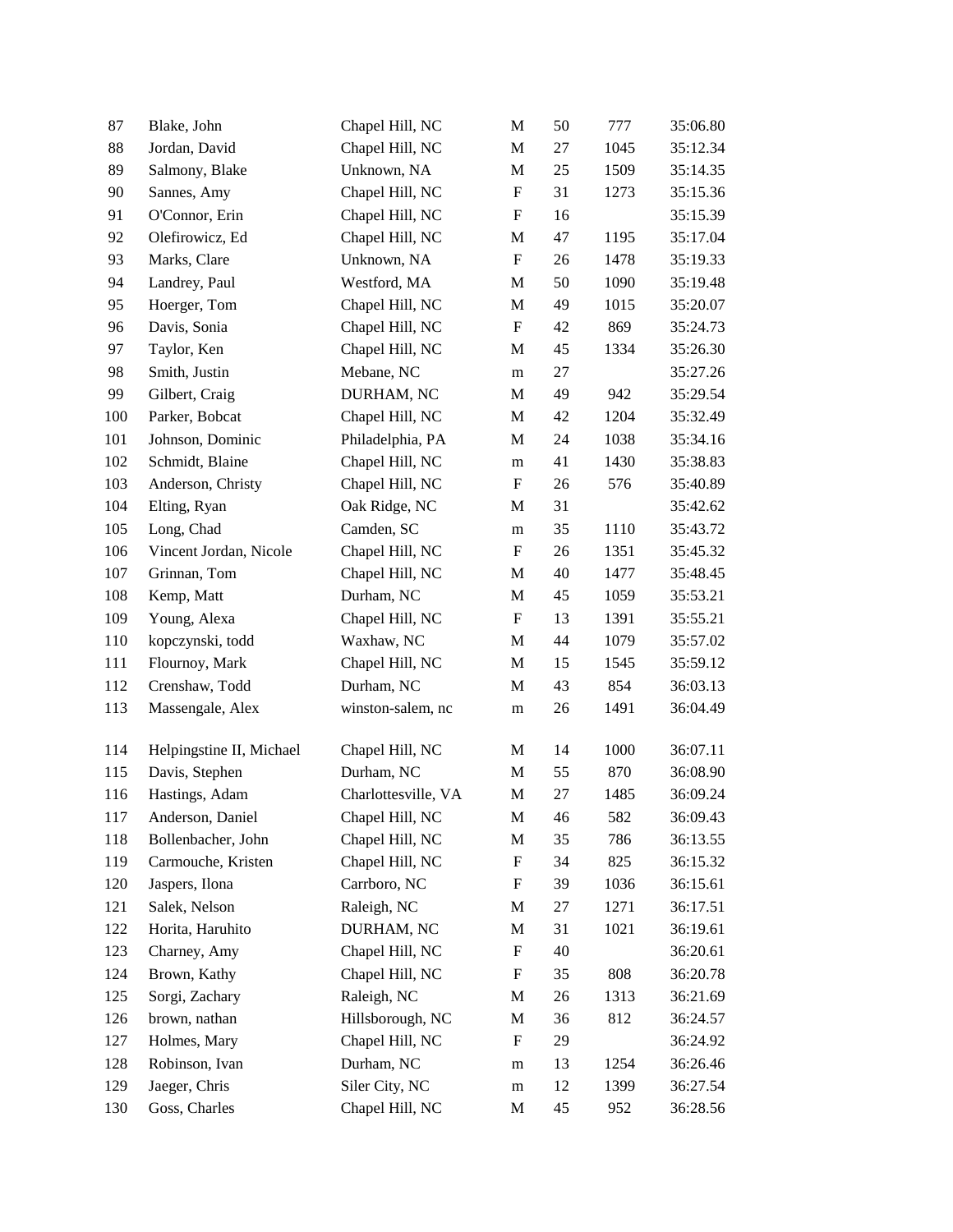| 131 | Stavas, Joe          | Chapel Hill, NC     | M                         | 53     | 1317 | 36:28.93 |
|-----|----------------------|---------------------|---------------------------|--------|------|----------|
| 132 | Lieb, Jason          | Carrboro, NC        | M                         | 36     | 1104 | 36:30.21 |
| 133 | Northen, John        | Chapel Hill, NC     | M                         | 58     | 1189 | 36:30.86 |
| 134 | Hart, Zeke           | Chapel Hill, NC     | M                         | 19     | 984  | 36:33.28 |
| 135 | kuo, andrew          | Chapel Hill, NC     | m                         | 15     |      | 36:35.13 |
| 136 | Brydon-Corton, Lara  | Chapel Hill, NC     | $\boldsymbol{\mathrm{F}}$ | $22\,$ | 813  | 36:36.74 |
| 137 | Riek, Jim            | Carrboro, NC        | M                         | 43     | 1249 | 36:37.53 |
| 138 | Farber, Hannah       | Chapel Hill, NC     | $\boldsymbol{\mathrm{F}}$ | 25     |      | 36:40.91 |
| 139 | farber, jon          | Chapel Hill, NC     | m                         | 52     |      | 36:41.06 |
| 140 | Pepin, Jennifer      | Efland, NC          | F                         | 41     |      | 36:44.56 |
| 141 | DeGraw, Jamie        | Chapel Hill, NC     | ${\bf m}$                 | $28\,$ | 1437 | 36:45.70 |
| 142 | Cobb, Michael        | Hillsborough, NC    | M                         | 40     | 841  | 36:45.76 |
| 143 | Fiedler, Kim         | Chicago, IL         | $\boldsymbol{\mathrm{F}}$ | 35     | 915  | 36:46.61 |
| 144 | Fuemmeler, Bernard   | Durham, NC          | M                         | 37     |      | 36:48.54 |
| 145 | Redinbo, Matt        | Chapel Hill, NC     | M                         | 42     | 1240 | 36:49.51 |
| 146 | Grubbs, Stephanie    | Chapel Hill, NC     | $\boldsymbol{\mathrm{F}}$ | 38     | 963  | 36:51.97 |
| 147 | Power, Dan           | Pittsboro, NC       | M                         | 25     | 1220 | 36:52.53 |
| 148 | Chambless, Amy       | Chapel Hill, NC     | $\boldsymbol{\mathrm{F}}$ | 38     | 827  | 36:57.32 |
| 149 | Duronio, Bob         | Chapel Hill, NC     | M                         | 44     | 895  | 36:58.27 |
| 150 | Wang, Jiayi          | Ann Arbor, MI       | m                         | 15     | 1468 | 36:59.51 |
| 151 | Atchison, Gregory    | Chapel Hill, NC     | M                         | 52     | 653  | 37:12.77 |
| 152 | peters, mike         | Unknown, NA         | m                         | 41     |      | 37:13.23 |
| 153 | mcdonald, connor     | Chapel Hill, NC     | M                         | 10     | 1143 | 37:13.33 |
| 154 | Friedman, Rebecca    | Ann Arbor, MI       | $\mathbf f$               | 15     | 1467 | 37:13.41 |
| 155 | Herman-Giddens, Greg | Chapel Hill, NC     | M                         | 47     | 1006 | 37:17.68 |
| 156 | Chhorm, Sam          | Chapel Hill, NC     | M                         | 35     | 833  | 37:18.21 |
| 157 | kuo, rebecco         | Chapel Hill, NC     | $\mathbf f$               | 45     |      | 37:20.10 |
| 158 | Campbell, Jay        | Chapel Hill, NC     | $\mathbf M$               | 39     | 824  | 37:22.99 |
| 159 | Smith, Eric          | Pittsboro, NC       | m                         | 28     | 1451 | 37:23.50 |
| 160 | Phillips, Mason      | Pittsboro, NC       | M                         | $22\,$ | 1215 | 37:26.39 |
| 161 | Kahler, Todd Kahler  | New York City, NY   | M                         | 33     | 1051 | 37:27.29 |
| 162 | Ommen, Andy          | DURHAM, NC          | M                         | 27     | 1198 | 37:30.37 |
| 163 | wellerin, aurelie    | Chapel Hill, NC     | $\mathbf f$               | 28     |      | 37:31.11 |
| 164 | ferrara, phil        | Chapel Hill, NC     | M                         | 31     |      | 37:31.63 |
| 165 | Dishman, Mary        | Durango, CO         | $\mathbf f$               | 26     | 1452 | 37:37.06 |
| 166 | Smith, Tim           | Hillsborough, NC    | M                         | 47     | 1308 | 37:38.86 |
| 167 | peters, lorrie       | Unknown, NA         | $\mathbf f$               | 39     |      | 37:42.67 |
| 168 | Tydgat, Kathryn      | Carrboro, NC        | ${\rm F}$                 | 23     | 1343 | 37:46.79 |
| 169 | Ritter, Jarred       | Durham, NC          | m                         | 29     | 1492 | 37:48.77 |
| 170 | Sears, Patrick       | Chapel Hill, NC     | M                         | 41     | 1284 | 38:08.52 |
| 171 | Buzas, Jeff          | Burlington, VT      | M                         | 46     | 819  | 38:10.93 |
| 172 | Bar-Yosef, Shahar    | Chapel Hill, NC     | M                         | 43     | 1523 | 38:12.88 |
| 173 | Hastings, Nikki      | Charlottesville, VA | $\boldsymbol{\mathrm{F}}$ | 26     | 1484 | 38:14.41 |
| 174 | Kahler, Grant        | Santa Monica, CA    | M                         | 30     | 1050 | 38:15.37 |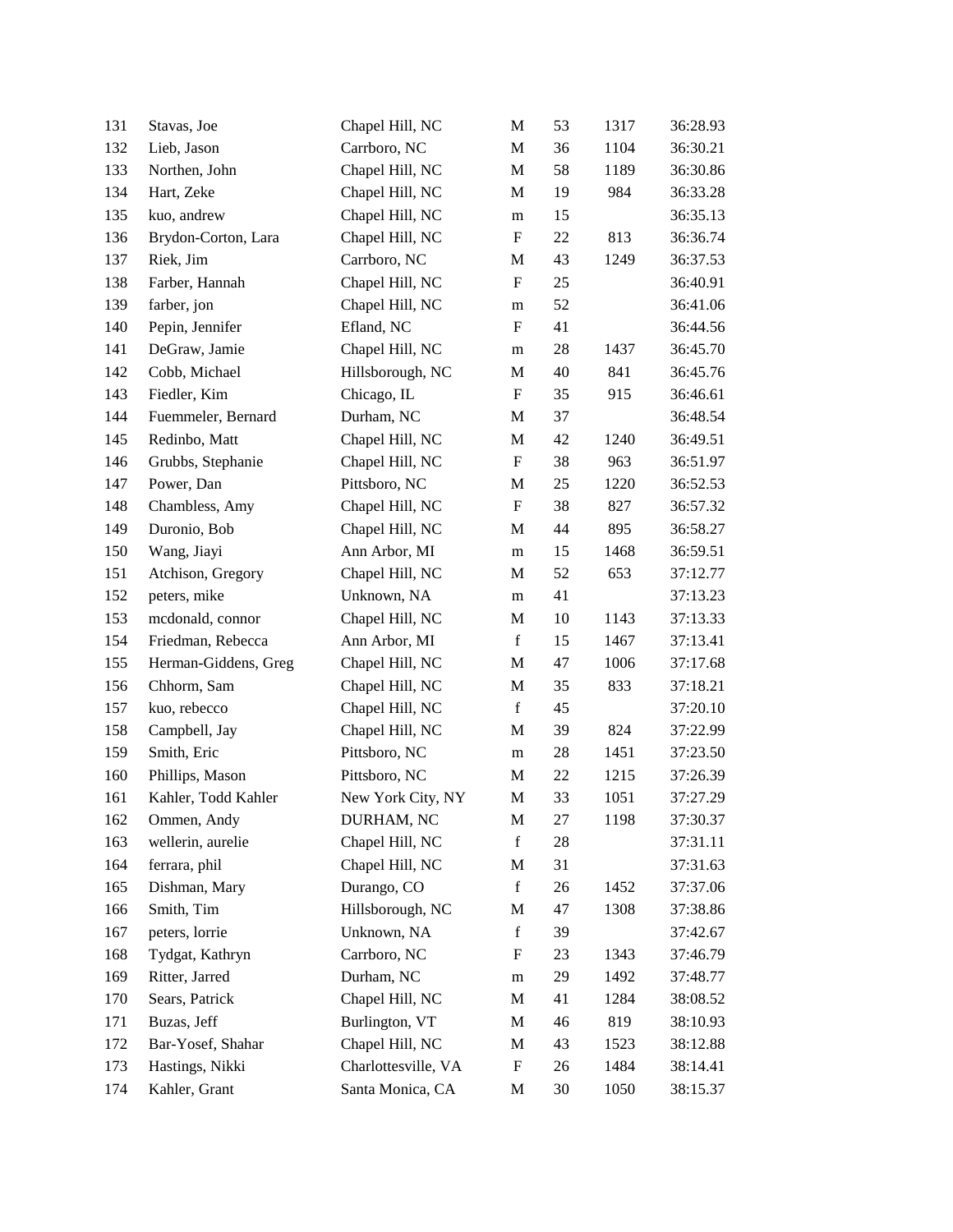| 175 | Johnson, Darv       | Carrboro, NC      | m                         | 37 | 1490 | 38:17.00 |
|-----|---------------------|-------------------|---------------------------|----|------|----------|
| 176 | Crawford, Jason     | Chapel Hill, NC   | m                         | 32 |      | 38:20.90 |
| 177 | Kahler, Chris       | Chapel Hill, NC   | $\mathbf f$               | 27 | 1049 | 38:23.07 |
| 178 | VOSS, JOY           | Durham, NC        | F                         | 37 | 1356 | 38:30.23 |
| 179 | Barnett, Susan      | Carrboro, NC      | $\boldsymbol{\mathrm{F}}$ | 47 | 764  | 38:31.30 |
| 180 | Paulson, Erik       | Chapel Hill, NC   | M                         | 50 | 1206 | 38:33.77 |
| 181 | murray, michael     | Chapel Hill, NC   | M                         | 51 | 1177 | 38:34.37 |
| 182 | Dempsey, Molly      | Chapel Hill, NC   | $\boldsymbol{\mathrm{F}}$ | 47 | 875  | 38:35.17 |
| 183 | Bresky, Carole Lee  | Pittsboro, NC     | ${\rm F}$                 | 54 | 804  | 38:35.33 |
| 184 | Allden, Tara        | Pittsboro, NC     | ${\rm F}$                 | 39 | 506  | 38:36.11 |
| 185 | Wilkinson, Kari     | Mebane, NC        | $\boldsymbol{\mathrm{F}}$ | 47 | 1380 | 38:37.10 |
| 186 | Peich, Susan        | Durham, NC        | $\mathbf f$               | 33 | 1417 | 38:38.08 |
| 187 | Irizarry, Michael   | Chapel Hill, NC   | $\mathbf M$               | 42 |      | 38:38.92 |
| 188 | finkelstein, eric   | Chapel Hill, NC   | ${\rm m}$                 | 38 |      | 38:41.03 |
| 189 | Waterhouse, Derek   | Mebane, NC        | M                         | 45 | 1359 | 38:41.44 |
| 190 | Maloney, Kristin    | Durham, NC        | F                         | 27 | 1117 | 38:43.33 |
| 191 | Grooms, Todd        | Hillsborough, NC  | m                         | 35 |      | 38:44.44 |
| 192 | Bearman, Nathan     | Pittsboro, NC     | M                         | 38 | 1486 | 38:44.82 |
| 193 | Backus, Jonathon    | DURHAM, NC        | M                         | 25 | 666  | 38:47.35 |
| 194 | McGregor, Emily     | Chapel Hill, NC   | ${\bf F}$                 | 29 | 1147 | 38:49.29 |
| 195 | Anderson, Lisa      | Durham, NC        | $\boldsymbol{\mathrm{F}}$ | 33 | 585  | 38:50.93 |
| 196 | Phillips, Michael   | Pittsboro, NC     | M                         | 57 | 1216 | 38:53.58 |
| 197 | Rotemberg, Veronica | DURHAM, NC        | ${\rm F}$                 | 24 | 1263 | 38:54.68 |
| 198 | Flynn, Tegan        | Durham, NC        | ${\rm F}$                 | 16 | 924  | 38:58.65 |
| 199 | Brown, Mike         | <b>GRAHAM, NC</b> | M                         | 42 | 810  | 38:58.74 |
| 200 | Braverman, Jeff     | Efland, NC        | M                         | 48 | 802  | 39:00.99 |
| 201 | Matson, Abby        | Chapel Hill, NC   | F                         | 23 | 1134 | 39:05.05 |
| 202 | Fines, Jessica      | Pittsboro, NC     | ${\rm F}$                 | 26 | 918  | 39:07.45 |
| 203 | Beatty, Brian       | Hillsborough, NC  | M                         | 45 | 1424 | 39:09.60 |
| 204 | Johnson, Scott      | DURHAM, NC        | M                         | 53 | 1039 | 39:11.39 |
| 205 | Mullis, Caroline    | Carrboro, NC      | ${\rm F}$                 | 19 | 1173 | 39:12.25 |
| 206 | Kelly, Jim          | Chapel Hill, NC   | M                         | 23 | 1058 | 39:15.22 |
| 207 | Lachiewicz, Paul    | Chapel Hill, NC   | M                         | 57 | 1086 | 39:17.31 |
| 208 | Dixon, Bob          | Chapel Hill, NC   | M                         | 49 | 884  | 39:23.80 |
| 209 | linney, kristan     | Durham, NC        | $\mathbf f$               | 34 |      | 39:24.73 |
| 210 | Roberts, Jason      | Carrboro, NC      | m                         | 24 | 1512 | 39:26.24 |
| 211 | Allen, Jeffery      | Hillsborough, NC  | M                         | 42 | 509  | 39:27.72 |
| 212 | Blue, Christopher   | Chapel Hill, NC   | M                         | 40 | 780  | 39:30.39 |
| 213 | Rhoads, Donald      | Durham, NC        | М                         | 36 | 1246 | 39:30.45 |
| 214 | Wyatt, Craig        | Chapel Hill, NC   | M                         | 49 |      | 39:33.71 |
| 215 | Crum, Catherine     | Efland, NC        | F                         | 20 | 858  | 39:35.39 |
| 216 | McLeod, Leigh       | Chapel Hill, NC   | ${\rm F}$                 | 44 | 1151 | 39:37.69 |
| 217 | Smith, Alaina       | Hillsborough, NC  | ${\rm F}$                 | 18 | 1302 | 39:38.23 |
| 218 | Hails, Dick         | Haw River, NC     | M                         | 56 | 974  | 39:38.89 |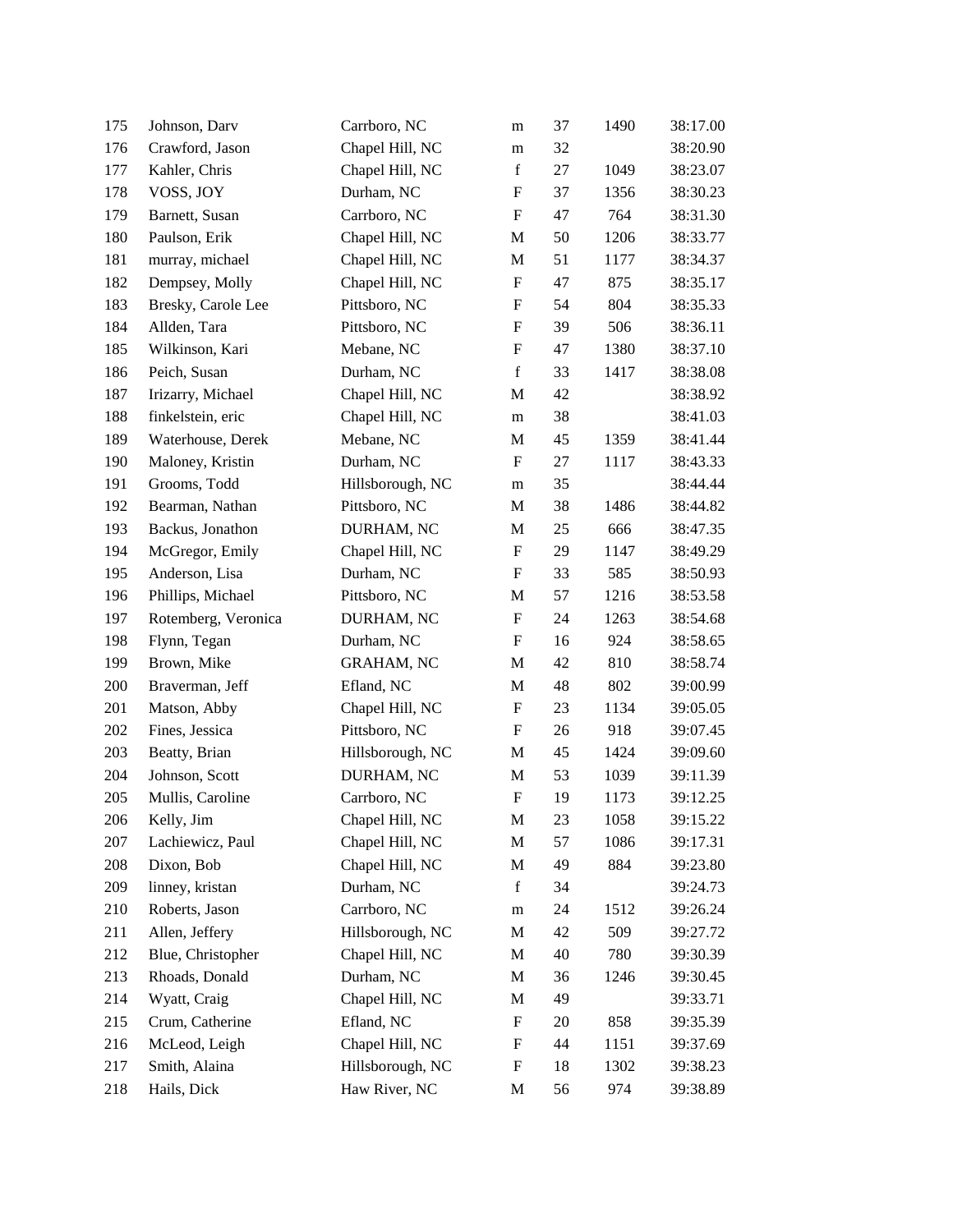| 219 | Kohrman, Richard   | Mebane, NC        | M                         | 60 | 1078 | 39:39.33 |
|-----|--------------------|-------------------|---------------------------|----|------|----------|
| 220 | howalk, richard    | Chapel Hill, NC   | m                         | 33 |      | 39:41.49 |
| 221 | streck, john       | Durham, NC        | $\mathbf M$               | 58 | 1325 | 39:42.34 |
| 222 | Kadens, Marcia     | Long Grove, IL    | ${\rm F}$                 | 45 | 1048 | 39:42.43 |
| 223 | Hirschman, Caitlin | Chapel Hill, NC   | $\mathbf f$               | 36 |      | 39:44.65 |
| 224 | Bouillon, Amelie   | DURHAM, NC        | ${\rm F}$                 | 20 | 796  | 39:45.06 |
| 225 | halchin, nic       | Mebane, NC        | m                         | 26 |      | 39:45.76 |
| 226 | Senour, Eileen     | Willow Grove, PA  | $\mathbf f$               | 51 | 1439 | 39:45.86 |
| 227 | Halchin, Roger     | Mebane, NC        | M                         | 55 |      | 39:46.02 |
| 228 | davis, paul        | Unknown, NA       | ${\bf m}$                 | 38 |      | 39:48.41 |
| 229 | Raynor, Tom        | Carrboro, NC      | M                         | 58 | 1239 | 39:52.31 |
| 230 | Young, Jessica     | Chapel Hill, NC   | $\mathbf f$               | 14 | 1393 | 39:54.71 |
| 231 | Soo, Kenneth       | Durham, NC        | $\mathbf M$               | 50 | 1312 | 39:55.74 |
| 232 | Singer, Amy        | Hillsborough, NC  | ${\bf F}$                 | 31 | 1300 | 39:56.67 |
| 233 | Kulenic, Kate      | Durham, NC        | ${\bf F}$                 | 30 | 1082 | 39:58.69 |
| 234 | Ghio, Michael      | Chapel Hill, NC   | M                         | 17 | 940  | 40:00.23 |
| 235 | Dempsey, Bert      | Chapel Hill, NC   | M                         | 47 | 874  | 40:01.28 |
| 236 | Kirby, Patrick     | Carrboro, NC      | M                         | 34 | 1068 | 40:02.68 |
| 237 | Weiss, John        | Washington, DC    | M                         | 29 | 1366 | 40:02.71 |
| 238 | Meyer, Jaye        | Chapel Hill, NC   | ${\bf F}$                 | 47 | 1157 | 40:04.73 |
| 239 | coffey, heather    | Chapel Hill, NC   | $\mathbf f$               | 32 |      | 40:05.22 |
| 240 | Greenspan, Mark    | Durham, NC        | M                         | 44 | 1412 | 40:05.77 |
| 241 | Bennett, Terri     | Carrboro, NC      | $\boldsymbol{\mathrm{F}}$ | 41 | 769  | 40:07.31 |
| 242 | Adams, Eric        | Pittsboro, NC     | M                         | 36 | 1529 | 40:08.56 |
| 243 | Markham, Anthony   | Sanford, NC       | $\mathbf M$               | 31 | 1124 | 40:09.06 |
| 244 | Forsterling, Mike  | Carrboro, NC      | M                         | 33 | 926  | 40:09.26 |
| 245 | Crump, Carolyn     | Carrboro, NC      | F                         | 52 | 865  | 40:09.88 |
| 246 | wendorff, amanda   | Chicago, IL       | $\mathbf f$               | 29 |      | 40:16.34 |
| 247 | gunter, andrew     | Chapel Hill, NC   | ${\bf m}$                 | 28 |      | 40:17.13 |
| 248 | Weiss, Megan       | Washington, DC    | ${\bf F}$                 | 27 | 1367 | 40:17.62 |
| 249 | Walker, John       | Pittsboro, NC     | M                         | 41 | 1537 | 40:18.04 |
| 250 | Coffin, Josh       | Durango, CO       | m                         | 30 | 1454 | 40:20.56 |
| 251 | Nordwall, Bjorn    | Chapel Hill, NC   | $\mathbf M$               | 57 | 1188 | 40:21.26 |
| 252 | Guild, Pete        | Chapel Hill, NC   | M                         | 57 | 968  | 40:22.90 |
| 253 | Strong, Amy        | Durham, NC        | F                         | 40 | 1327 | 40:23.91 |
| 254 | Strong, Michael    | New York City, NY | M                         | 44 | 1328 | 40:24.21 |
| 255 | Archer, John       | Washington, DC    | ${\bf m}$                 | 44 | 1526 | 40:25.07 |
| 256 | Mainil, Tricia     | Raleigh, NC       | $\boldsymbol{\mathrm{F}}$ | 38 | 1541 | 40:26.57 |
| 257 | Dellinger, Hampton | DURHAM, NC        | M                         | 41 | 873  | 40:27.09 |
| 258 | Mabrey, Tom        | Durham, NC        | M                         | 50 | 1114 | 40:31.09 |
| 259 | Landis, William    | Chapel Hill, NC   | M                         | 48 | 1089 | 40:32.16 |
| 260 | Collins, Leslie    | Chapel Hill, NC   | ${\rm F}$                 | 45 | 842  | 40:32.85 |
| 261 | Foster, Riley      | Chapel Hill, NC   | $\mathbf f$               | 12 | 1488 | 40:32.95 |
| 262 | Cavanaugh, Mark    | Chapel Hill, NC   | m                         | 35 | 826  | 40:35.02 |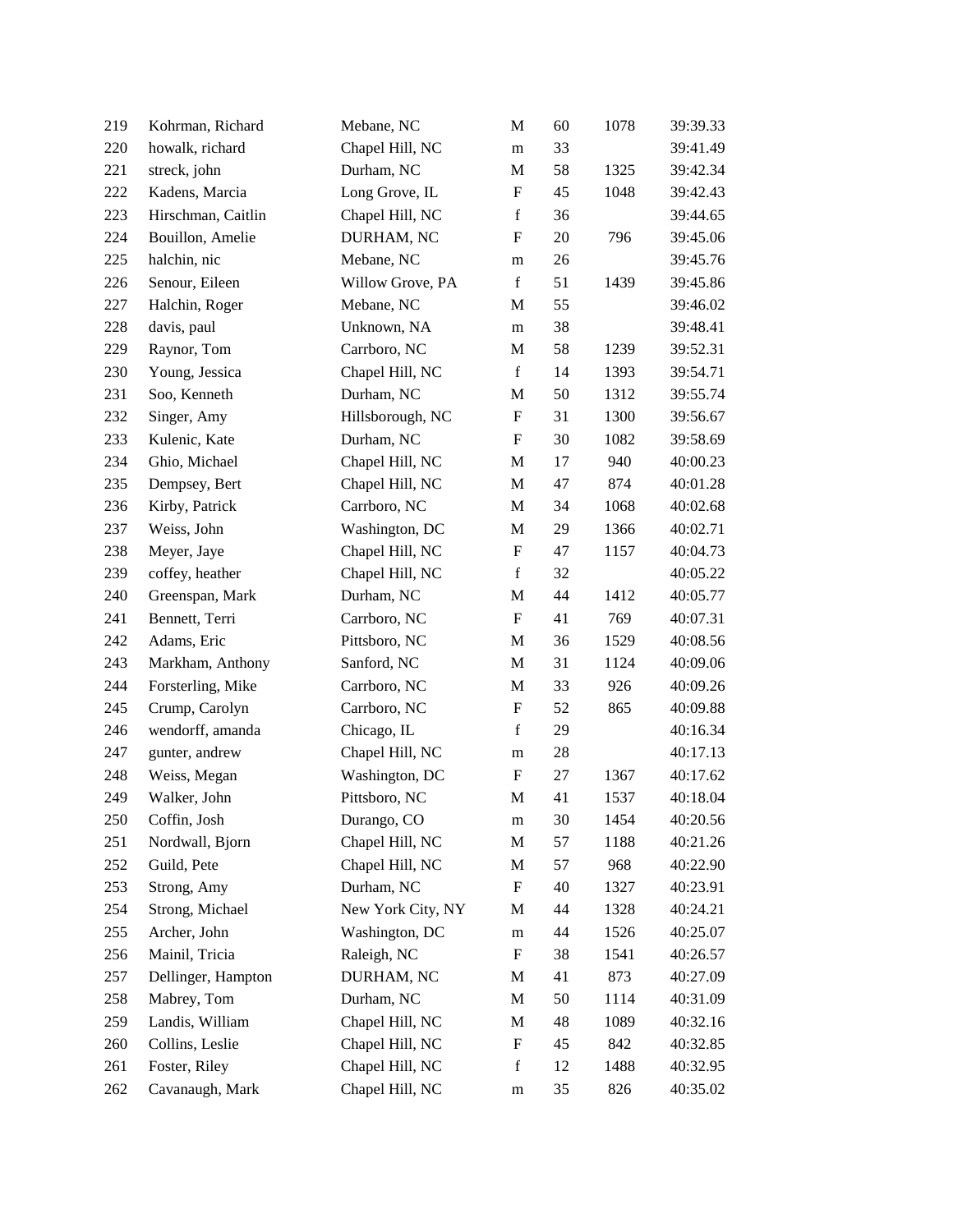| 263 | Iacono, Stacey        | Pittsboro, NC      | $\boldsymbol{\mathrm{F}}$ | 42 | 1031 | 40:38.37 |
|-----|-----------------------|--------------------|---------------------------|----|------|----------|
| 264 | Gualtieri-Reed, Liz   | Chapel Hill, NC    | $\boldsymbol{\mathrm{F}}$ | 40 | 966  | 40:38.73 |
| 265 | Gualtieri, Katelyn    | Fayetteville, NY   | $\mathbf f$               | 14 | 965  | 40:38.96 |
| 266 | Clemmons, Christopher | Chapel Hill, NC    | M                         | 41 | 838  | 40:40.58 |
| 267 | Diaz, Arthur          | Pomfret Center, CT | m                         | 48 | 1400 | 40:42.98 |
| 268 | Van Sant, Laura       | Chapel Hill, NC    | $\boldsymbol{\mathrm{F}}$ | 42 | 1349 | 40:43.78 |
| 269 | Merritt, Kathy        | Chapel Hill, NC    | F                         | 54 | 1156 | 40:46.18 |
| 270 | weickert, phillip     | Chapel Hill, NC    | m                         | 35 |      | 40:48.70 |
| 271 | Weeks, Ahna           | Carrboro, NC       | $\boldsymbol{\mathrm{F}}$ | 15 | 1362 | 40:50.10 |
| 272 | Weeks, Kevin          | Carrboro, NC       | M                         | 45 | 1364 | 40:50.66 |
| 273 | Layman, Annah         | Chapel Hill, NC    | $\boldsymbol{\mathrm{F}}$ | 24 | 1098 | 40:51.29 |
| 274 | Crume, Richard        | Chapel Hill, NC    | M                         | 56 | 862  | 40:52.25 |
| 275 | Dwyer, Gary           | Chapel Hill, NC    | $\mathbf M$               | 48 | 897  | 40:53.56 |
| 276 | Nadolski, Keith       | Chapel Hill, NC    | M                         | 59 | 1178 | 40:54.70 |
| 277 | Nadolski, Lindsey     | Chapel Hill, NC    | ${\bf F}$                 | 21 | 1179 | 40:55.26 |
| 278 | Rice, David           | Durham, NC         | M                         | 49 | 1247 | 41:00.18 |
| 279 | MCINTYRE, BOB         | Chapel Hill, NC    | M                         | 50 | 1552 | 41:03.65 |
| 280 | Holaday, Chris        | Leesburg, NC       | M                         | 42 | 1018 | 41:05.05 |
| 281 | Brady, Ann            | Mebane, NC         | ${\bf F}$                 | 52 | 799  | 41:05.60 |
| 282 | Baldwin, Rosecrans    | Chapel Hill, NC    | M                         | 31 | 700  | 41:09.01 |
| 283 | Shambhoora, Murtaza   | Mercersburg, PA    | m                         | 17 | 1500 | 41:09.94 |
| 284 | Nolting, Jessica      | Chapel Hill, NC    | F                         | 12 | 1187 | 41:12.83 |
| 285 | Soeters, Lisa         | Chapel Hill, NC    | F                         | 53 | 1311 | 41:13.08 |
| 286 | Hecker, Lisa          | Mebane, NC         | $\boldsymbol{\mathrm{F}}$ | 33 | 997  | 41:15.64 |
| 287 | Hecker, Brad          | Mebane, NC         | M                         | 37 | 995  | 41:15.75 |
| 288 | Hecker, Katie         | Mebane, NC         | $\boldsymbol{\mathrm{F}}$ | 32 | 996  | 41:15.76 |
| 289 | Brooks, Thuy          | Durham, NC         | F                         | 36 | 807  | 41:18.36 |
| 290 | Meshnick, Steven      | Chapel Hill, NC    | M                         | 56 | 1463 | 41:24.08 |
| 291 | Boccieri, Margie      | Chapel Hill, NC    | F                         | 41 | 781  | 41:25.92 |
| 292 | Michaels, Chase       | Durham, NC         | ${\rm m}$                 | 33 | 1496 | 41:27.97 |
| 293 | Pollard, Cara         | Durham, NC         | $\mathbf f$               | 25 | 1497 | 41:28.01 |
| 294 | Salansky, Jessica     | Carrboro, NC       | F                         | 29 | 1270 | 41:33.95 |
| 295 | Jaskolka, Michael     | Carrboro, NC       | M                         | 31 | 1035 | 41:34.19 |
| 296 | Mangum, Heidi         | Durham, NC         | F                         | 31 | 1118 | 41:34.65 |
| 297 | charles, lora         | Durham, NC         | ${\bf F}$                 | 37 | 829  | 41:38.02 |
| 298 | Bloom, Kerry          | Chapel Hill, NC    | M                         | 54 | 779  | 41:39.31 |
| 299 | Huggins, Wayne        | Chapel Hill, NC    | M                         | 35 | 1027 | 41:40.31 |
| 300 | Flynn, Tim            | Durham, NC         | M                         | 49 | 925  | 41:42.08 |
| 301 | Byrd, Mariana         | Durham, NC         | F                         | 30 | 820  | 41:44.20 |
| 302 | Baron, Naomi          | Chapel Hill, NC    | F                         | 53 | 1449 | 41:44.34 |
| 303 | Smith, Debbie         | Hillsborough, NC   | F                         | 48 | 1303 | 41:46.87 |
| 304 | Coulter, Mark         | Chapel Hill, NC    | M                         | 50 | 851  | 41:49.01 |
| 305 | Granger, Patrick      | Sanford, NC        | M                         | 26 | 955  | 41:49.16 |
| 306 | Dickson, Maggie       | Carrboro, NC       | F                         | 29 | 1434 | 41:50.02 |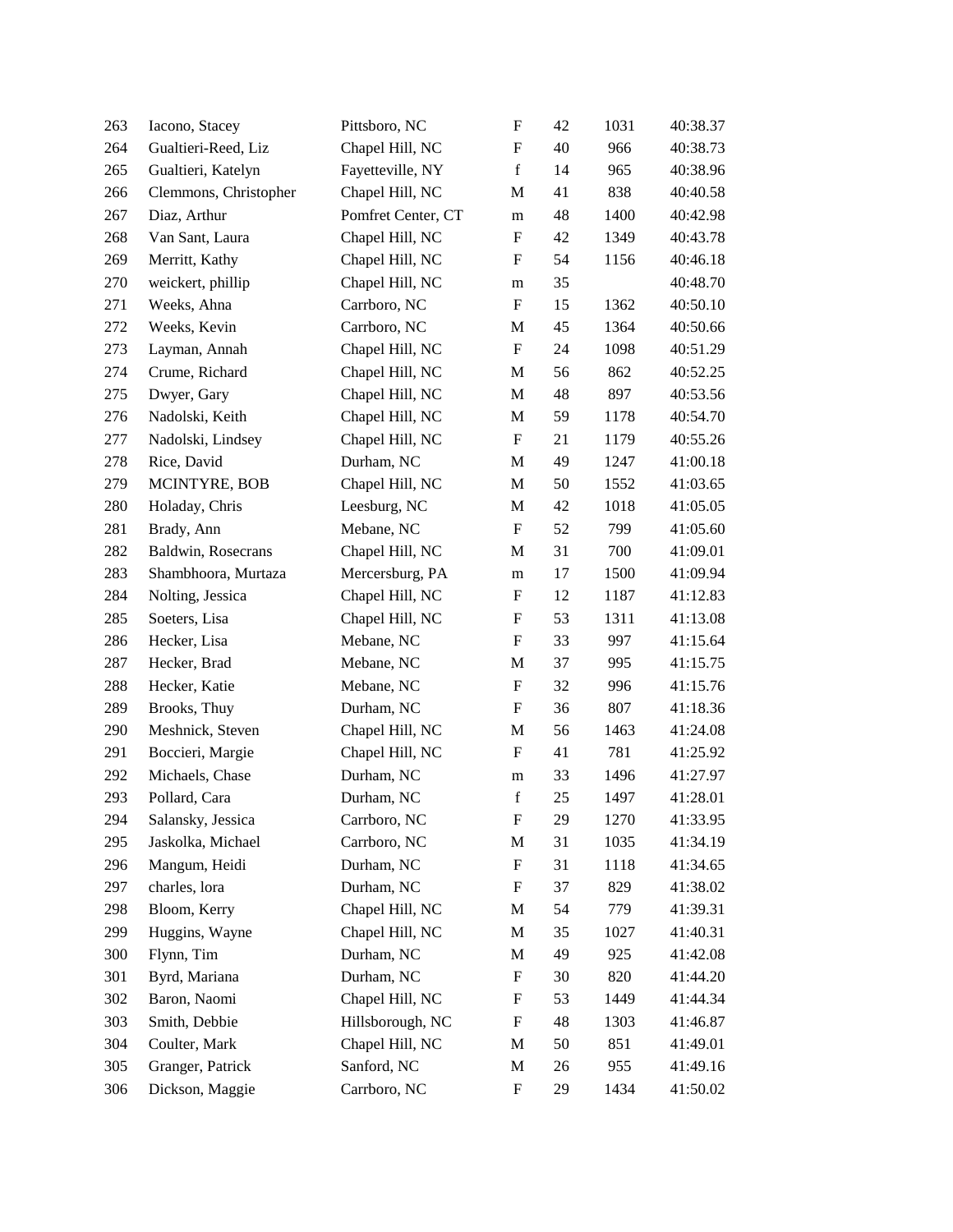| 307 | Herzog, Betsy       | Snowmass, CO      | $\mathbf f$               | 25 | 1431 | 41:50.67 |
|-----|---------------------|-------------------|---------------------------|----|------|----------|
| 308 | Knechtel, John      | Chapel Hill, NC   | $\mathbf{M}$              | 21 | 1072 | 41:52.74 |
| 309 | Swasey, Judith      | Chapel Hill, NC   | $\boldsymbol{\mathrm{F}}$ | 61 | 1504 | 41:53.29 |
| 310 | Siegel, Maria       | DURHAM, NC        | $\boldsymbol{\mathrm{F}}$ | 34 | 1297 | 41:53.50 |
| 311 | Hadler, Wayne       | Carrboro, NC      | M                         | 54 | 973  | 41:53.58 |
| 312 | Junker, Ellen       | Carrboro, NC      | $\boldsymbol{\mathrm{F}}$ | 49 | 1046 | 41:53.87 |
| 313 | Buckley, Kelsey     | Chapel Hill, NC   | $\mathbf f$               | 15 | 1450 | 41:54.42 |
| 314 | Tullo, John         | Chapel Hill, NC   | $\mathbf M$               | 50 | 1341 | 41:54.57 |
| 315 | Wilson, Hayley      | Chapel Hill, NC   | $\mathbf F$               | 15 | 1383 | 41:54.81 |
| 316 | Morgan, Kevin       | Carrboro, NC      | M                         | 65 | 1170 | 41:55.97 |
| 317 | Gaillard, Celia     | Chapel Hill, NC   | $\mathbf f$               | 18 | 1426 | 41:57.27 |
| 318 | Longnecker, Eliza   | Chapel Hill, NC   | F                         | 16 | 1112 | 41:57.31 |
| 319 | Lillie, Margaret    | Carrboro, NC      | $\boldsymbol{\mathrm{F}}$ | 17 | 1105 | 41:57.88 |
| 320 | Bomba, Lauren       | Chapel Hill, NC   | $\boldsymbol{\mathrm{F}}$ | 24 | 791  | 41:59.63 |
| 321 | Coffman, Tom        | asheboro, NC      | ${\rm m}$                 | 46 | 1522 | 42:00.76 |
| 322 | Jewell, John        | Durham, NC        | M                         | 52 | 1037 | 42:03.24 |
| 323 | Hendrix, Jennifer   | DURHAM, NC        | F                         | 29 | 1003 | 42:03.89 |
| 324 | Pagel, David        | DURHAM, NC        | $\mathbf{M}$              | 32 | 1202 | 42:03.94 |
| 325 | Howes, Bo           | Chapel Hill, NC   | M                         | 43 | 1024 | 42:04.84 |
| 326 | Monahan, Ian        | Carrboro, NC      | M                         | 35 | 1165 | 42:07.81 |
| 327 | Kulenic, Daniel     | Durham, NC        | M                         | 32 | 1081 | 42:08.94 |
| 328 | Fish, Eric          | Carrboro, NC      | M                         | 36 | 919  | 42:10.33 |
| 329 | George, Christine   | Williamsville, NY | $\boldsymbol{\mathrm{F}}$ | 24 | 936  | 42:10.44 |
| 330 | Allen, Juliet       | Hillsborough, NC  | F                         | 35 | 520  | 42:13.55 |
| 331 | caldwell, paul      | Durham, NC        | ${\rm m}$                 | 58 |      | 42:15.96 |
| 332 | Fuchs, Erin         | Carrboro, NC      | F                         | 30 | 932  | 42:17.38 |
| 333 | Knechtel, Diana     | Chapel Hill, NC   | F                         | 56 | 1071 | 42:18.60 |
| 334 | Biese, Kevin        | Chapel Hill, NC   | $\mathbf{M}$              | 35 | 1458 | 42:19.42 |
| 335 | Kauftheil, Randy    | Chapel Hill, NC   | M                         | 50 | 1055 | 42:20.16 |
| 336 | <b>BERRY, RICKY</b> | Hillsborough, NC  | M                         | 52 | 772  | 42:21.37 |
| 337 | Fuchs, Steve        | Carrboro, NC      | M                         | 30 | 933  | 42:22.39 |
| 338 | flynn, dillon       | Durham, NC        | M                         | 17 | 923  | 42:24.01 |
| 339 | Stevens, Erika      | ATHENS, GA        | $\boldsymbol{\mathrm{F}}$ | 32 | 1320 | 42:26.33 |
| 340 | Clemmons, Anne      | Chapel Hill, NC   | $\boldsymbol{\mathrm{F}}$ | 32 | 837  | 42:26.36 |
| 341 | Scott, Caroline     | Chapel Hill, NC   | $\boldsymbol{\mathrm{F}}$ | 52 | 1280 | 42:27.56 |
| 342 | Resnick, Jared      | Chapel Hill, NC   | M                         | 40 | 1244 | 42:29.18 |
| 343 | Hill, Dawn          | Chapel Hill, NC   | F                         | 33 | 1011 | 42:31.40 |
| 344 | Sherburne, Mark     | Chapel Hill, NC   | $\mathbf{M}$              | 40 | 1295 | 42:33.03 |
| 345 | Nelsen, Andrew      | Durham, NC        | m                         | 32 | 1520 | 42:36.08 |
| 346 | Howarth, Shannon    | Carrboro, NC      | $\mathbf f$               | 30 | 1519 | 42:36.74 |
| 347 | Knechtel, Virginia  | Chapel Hill, NC   | F                         | 26 | 1073 | 42:37.25 |
| 348 | Klein, Emily        | Wilmington, NC    | $\boldsymbol{\mathrm{F}}$ | 23 | 1069 | 42:38.11 |
| 349 | Bearman, Rachel     | Chapel Hill, NC   | $\boldsymbol{\mathrm{F}}$ | 38 | 1487 | 42:39.30 |
| 350 | clark, catherine    | Unknown, NA       | $\mathbf f$               | 44 |      | 42:40.01 |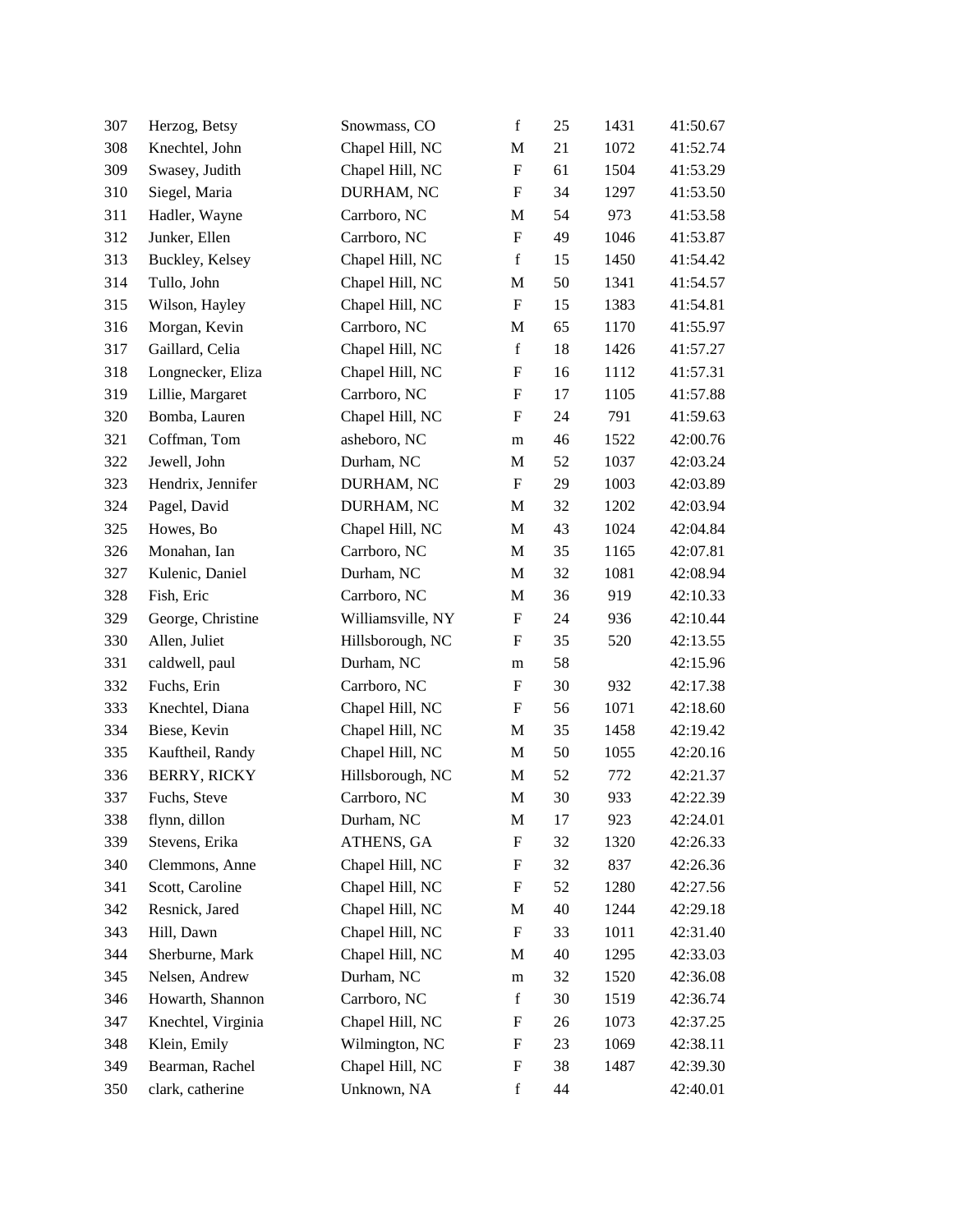| 351 | Chesser, Susan                                | Durham, NC        | $\boldsymbol{\mathrm{F}}$ | 46 | 832  | 42:41.97 |
|-----|-----------------------------------------------|-------------------|---------------------------|----|------|----------|
| 352 | Murphy, Brian                                 | Durham, NC        | M                         | 44 | 1176 | 42:44.30 |
| 353 | Olefirowicz, Karri                            | Chapel Hill, NC   | $\mathbf F$               | 46 | 1196 | 42:47.77 |
| 354 | Koszalka, Erica                               | Arlington, VA     | $\boldsymbol{\mathrm{F}}$ | 31 | 1080 | 42:49.46 |
| 355 | Ehst, Michael                                 | Washington, DC    | M                         | 32 | 901  | 42:49.53 |
| 356 | strek, erika                                  | Durham, NC        | $\boldsymbol{\mathrm{F}}$ | 28 | 1326 | 42:49.65 |
| 357 | Sessoms, Jacob                                | Chapel Hill, NC   | m                         | 33 | 1540 | 42:49.92 |
| 358 | Akos, Dennis                                  | Boulder, CO       | M                         | 41 | 470  | 42:50.25 |
| 359 | Mills, Bryan                                  | Carrboro, NC      | M                         | 29 | 1159 | 42:51.33 |
| 360 | Ciavatta, Dominic                             | Chapel Hill, NC   | M                         | 41 | 834  | 42:51.64 |
| 361 | Heacock, Michelle                             | Carrboro, NC      | $\boldsymbol{\mathrm{F}}$ | 35 | 992  | 42:51.93 |
| 362 | Long, Betsy                                   | Camden, SC        | $\mathbf f$               | 35 | 1109 | 42:51.98 |
| 363 | Huggins, Lisa                                 | Chapel Hill, NC   | F                         | 32 | 1026 | 42:55.78 |
| 364 | Taylor, Zeke                                  | Carrboro, NC      | m                         | 30 | 1494 | 42:58.21 |
| 365 | Crowe, Dennis                                 | Mebane, NC        | m                         | 51 | 857  | 43:04.78 |
| 366 | May, Emma                                     | Chapel Hill, NC   | F                         | 20 | 1137 | 43:05.64 |
| 367 | May, Phillip                                  | Chapel Hill, NC   | M                         | 50 | 1138 | 43:05.77 |
| 368 | Lachiewicz, Mark                              | Chapel Hill, NC   | M                         | 25 |      | 43:06.13 |
| 369 | Carrier, Sarah                                | Chapel Hill, NC   | $\mathbf f$               | 51 | 1397 | 43:08.42 |
| 370 | Grimes, Ellie                                 | Louisville, KY    | $\mathbf f$               | 13 | 959  | 43:09.37 |
| 371 | Grimes, Laurie                                | Louisville, KY    | $\mathbf f$               | 45 | 961  | 43:09.52 |
|     |                                               |                   |                           |    |      |          |
| 372 | Helpingstine, Mike Helpingsti Chapel Hill, NC |                   | M                         | 45 | 999  | 43:10.13 |
| 373 | McMillan, Amanda                              | Durham, NC        | F                         | 35 | 1153 | 43:11.33 |
| 374 | Doig, Sean                                    | Durham, NC        | M                         | 40 | 886  | 43:11.50 |
| 375 | Friedman, Richard                             | Ann Arbor, MI     | m                         | 56 | 1469 | 43:12.43 |
| 376 | Young, Anne                                   | Chapel Hill, NC   | $\mathbf f$               | 45 | 1392 | 43:12.74 |
| 377 | Crum, Madison                                 | New Bern, NC      | M                         | 49 | 860  | 43:14.03 |
| 378 | Grimes, Ben                                   | Louisville, KY    | m                         | 15 | 958  | 43:18.57 |
| 379 | roche, joseph                                 | Durham, NC        | m                         | 29 |      | 43:19.06 |
| 380 | Ervin, Lindsey                                | DURHAM, NC        | $\boldsymbol{\mathrm{F}}$ | 16 | 908  | 43:19.91 |
| 381 | Ervin, Luke                                   | DURHAM, NC        | M                         | 14 | 909  | 43:20.41 |
| 382 | Sessoms, Alicia                               | Chapel Hill, NC   | $\mathbf f$               | 33 | 1539 | 43:22.68 |
| 383 | Price, Aspen                                  | Chapel Hill, NC   | $\boldsymbol{\mathrm{F}}$ | 21 | 1228 | 43:28.58 |
| 384 | Holaday, Sue                                  | Leesburg, NC      | F                         | 40 | 1019 | 43:30.57 |
| 385 | Henderson, Betsy                              | Chapel Hill, NC   | $\mathbf f$               | 30 | 1406 | 43:32.05 |
| 386 | Eldred, Tracy                                 | Carrboro, NC      | F                         | 38 | 903  | 43:32.92 |
| 387 | Howes, Jon                                    | Chapel Hill, NC   | М                         | 15 | 1025 | 43:33.94 |
| 388 | Wallace, Jimmy                                | Carrboro, NC      | m                         | 31 | 1446 | 43:35.89 |
| 389 | Wallace, Jacquelyn                            | Carrboro, NC      | $\mathbf f$               | 32 | 1447 | 43:35.91 |
| 390 | Hey, Lori                                     | Chapel Hill, NC   | F                         | 46 | 1009 | 43:43.51 |
| 391 | Brooks, Richard                               | Boynton Beach, FL | m                         | 69 | 806  | 43:44.61 |
| 392 | Smitz, Matt                                   | Pittsboro, NC     | M                         | 36 | 1310 | 43:46.35 |
| 393 | Lloyd, Jessica                                | Durham, NC        | $\boldsymbol{\mathrm{F}}$ | 23 | 1108 | 43:48.14 |
| 394 | Bostick, Victoria                             | Durham, NC        | F                         | 28 | 794  | 43:48.32 |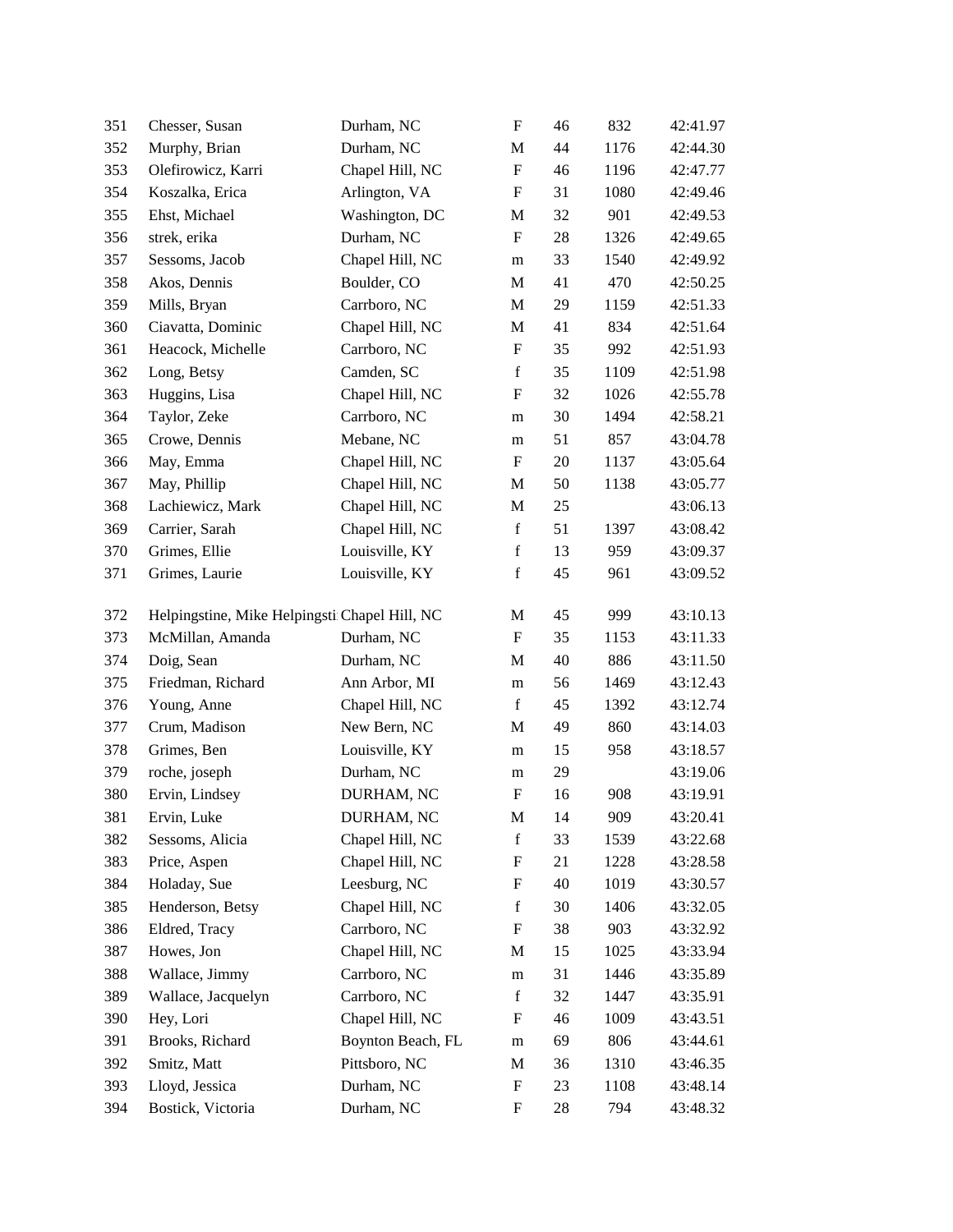| 395 | Gilbert, Zachary      | Chapel Hill, NC    | M                         | 18    | 946  | 43:49.00 |
|-----|-----------------------|--------------------|---------------------------|-------|------|----------|
| 396 | Lane, Walter          | Chapel Hill, NC    | M                         | 59    | 1092 | 43:49.26 |
| 397 | Hollmann, Lena        | Cary, NC           | $\boldsymbol{\mathrm{F}}$ | 57    | 1020 | 43:51.05 |
| 398 | Smith, Samantha       | Chapel Hill, NC    | $\boldsymbol{\mathrm{F}}$ | 20    | 1306 | 43:51.13 |
| 399 | Hemmerdinger, Katrina | Hillsborough, NC   | $\boldsymbol{\mathrm{F}}$ | 43    | 1001 | 43:51.74 |
| 400 | kelly, buddy kelly    | Chapel Hill, NC    | $\mathbf M$               | 47    | 1057 | 43:53.26 |
| 401 | Batchelor, Ken        | Chapel Hill, NC    | M                         | 55    | 1495 | 43:57.89 |
| 402 | McClure, ELizabeth    | Chapel Hill, NC    | M                         | 40    | 1139 | 44:00.80 |
| 403 | McClure, Rob          | Chapel Hill, NC    | M                         | 43    | 1140 | 44:00.83 |
| 404 | Ghio, Christine       | Chapel Hill, NC    | $\mathbf F$               | 21    | 938  | 44:01.68 |
| 405 | Tauchen, Robert       | Chapel Hill, NC    | $\mathbf M$               | 22    | 1333 | 44:01.69 |
| 406 | Anderson, Sheelagh    | Chapel Hill, NC    | F                         | 61    | 639  | 44:02.11 |
| 407 | Hershberger, Neil     | Hillsborough, NC   | $\mathbf M$               | 27    | 1008 | 44:02.96 |
| 408 | Marder, Alyssa        | Hillsborough, NC   | $\mathbf f$               | 29    | 1405 | 44:03.39 |
| 409 | Ortolano, Nicholas    | Fredericksburg, VA | M                         | 24    | 1200 | 44:16.59 |
| 410 | Bolon, Hank           | Chapel Hill, NC    | $\mathbf M$               | 12    | 787  | 44:20.71 |
| 411 | Callanan, Chris       | Chapel Hill, NC    | M                         | $\,8$ | 1513 | 44:21.74 |
| 412 | Flournoy, Paul        | Chapel Hill, NC    | M                         | 12    | 1544 | 44:22.05 |
| 413 | Foy, Robert           | Chapel Hill, NC    | M                         | 47    | 927  | 44:23.03 |
| 414 | Price, Tammy          | Chapel Hill, NC    | $\boldsymbol{\mathrm{F}}$ | 45    | 1229 | 44:26.54 |
| 415 | Richard, Rebecca      | Chapel Hill, NC    | $\boldsymbol{\mathrm{F}}$ | 33    | 1248 | 44:27.72 |
| 416 | Lewis, Carmen         | Chapel Hill, NC    | $\mathbf f$               | 47    | 1534 | 44:28.79 |
| 417 | Moses, Kitty          | Durham, NC         | $\boldsymbol{\mathrm{F}}$ | 53    | 1171 | 44:29.50 |
| 418 | Watson, Lea           | Chapel Hill, NC    | $\mathbf f$               | 44    | 1535 | 44:29.52 |
| 419 | Helpingstine, Linda   | Chapel Hill, NC    | $\boldsymbol{\mathrm{F}}$ | 45    | 998  | 44:30.88 |
| 420 | Faccidomo, Sara       | Carrboro, NC       | $\boldsymbol{\mathrm{F}}$ | 32    | 912  | 44:32.87 |
| 421 | Palmer, Elizabeth     | Silver Spring, MD  | F                         | 24    | 1203 | 44:33.42 |
| 422 | Gisler, Sandro        | Raleigh, NC        | M                         | 35    | 949  | 44:35.74 |
| 423 | Crum, Mason           | Efland, NC         | M                         | 50    | 861  | 44:39.70 |
| 424 | Coulter, Kathy        | Chapel Hill, NC    | F                         | 48    | 1473 | 44:43.29 |
| 425 | Resnick, Yeoldman     | Chapel Hill, NC    | M                         | 66    | 1245 | 44:49.59 |
| 426 | Smith, Thomas         | Chapel Hill, NC    | М                         | 51    | 1307 | 44:49.85 |
| 427 | Noe, Lawrence         | Chapel Hill, NC    | M                         | 49    | 1186 | 44:50.65 |
| 428 | Zong, Xing            | DURHAM, NC         | M                         | 27    | 1396 | 44:52.27 |
| 429 | Jones, David          | Chapel Hill, NC    | M                         | 27    | 1043 | 44:55.88 |
| 430 | Ervin, Michael        | DURHAM, NC         | M                         | 50    | 910  | 44:57.84 |
| 431 | Ghio, Andrew          | Chapel Hill, NC    | M                         | 53    | 937  | 45:00.94 |
| 432 | McIntyre, Elizabeth   | Chapel Hill, NC    | $\mathbf f$               | 19    | 1553 | 45:01.03 |
| 433 | Nielsen, Kirsten      | Chapel Hill, NC    | $\mathbf f$               | 19    | 1554 | 45:01.16 |
| 434 | Mincey, Chris         | Durham, NC         | М                         | 37    | 1160 | 45:02.11 |
| 435 | Masse, Danny          | Chapel Hill, NC    | M                         | 17    | 1129 | 45:07.13 |
| 436 | cicatello, justin     | Chapel Hill, NC    | ${\rm m}$                 | 24    |      | 45:07.51 |
| 437 | Todd, Mark            | Durham, NC         | M                         | 48    | 1339 | 45:07.91 |
| 438 | Grimes, Steve         | Louisville, KY     | ${\rm m}$                 | 46    | 962  | 45:09.91 |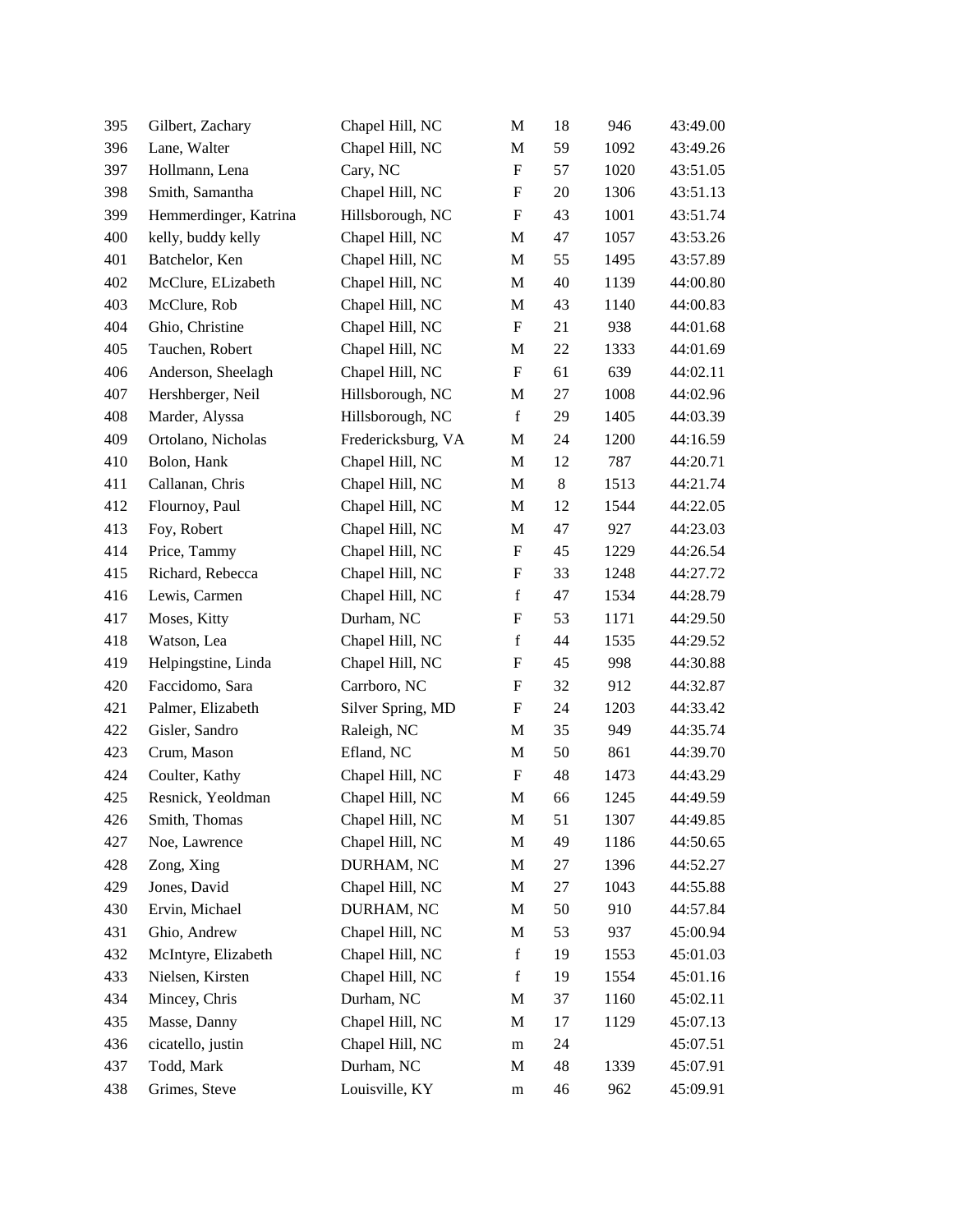| 439 | Haywood, Betsey      | Charlotte, NC      | M                         | 25 | 986  | 45:11.67 |
|-----|----------------------|--------------------|---------------------------|----|------|----------|
| 440 | Klein, Manda         | Durham, NC         | $\boldsymbol{\mathrm{F}}$ | 26 | 1070 | 45:19.16 |
| 441 | Maupin, Billy        | Durham, NC         | m                         | 37 | 1433 | 45:20.08 |
| 442 | Boone, Joan          | Efland, NC         | $\boldsymbol{\mathrm{F}}$ | 56 | 792  | 45:20.15 |
| 443 | Sears, Isaac         | Chapel Hill, NC    | M                         | 16 | 1282 | 45:23.21 |
| 444 | HECHT, CHARLES       | Chapel Hill, NC    | $\mathbf M$               | 34 | 993  | 45:25.16 |
| 445 | Drew, Sam            | Chapel Hill, NC    | M                         | 34 | 888  | 45:28.56 |
| 446 | Madden, William      | Chapel Hill, NC    | M                         | 38 | 1116 | 45:29.66 |
| 447 | Rose, Pamela         | Durham, NC         | $\mathbf F$               | 46 | 1260 | 45:29.72 |
| 448 | Mineer, Mike         | Bear Creek, NC     | M                         | 40 | 1162 | 45:31.10 |
| 449 | Berkowitz, Cara      | Chapel Hill, NC    | $\boldsymbol{\mathrm{F}}$ | 25 | 771  | 45:31.44 |
| 450 | Coulter, Robin       | Unknown, NA        | F                         | 21 | 1472 | 45:36.70 |
| 451 | vossler, matthew     | Darien, CT         | m                         | 12 |      | 45:37.34 |
| 452 | Charles-Dongo, keren | Alexandria, VA     | $\boldsymbol{\mathrm{F}}$ | 29 | 830  | 45:37.37 |
| 453 | Monahan, Rose        | Chapel Hill, NC    | F                         | 32 | 1167 | 45:37.93 |
| 454 | Monahan, Paul        | Chapel Hill, NC    | m                         | 45 | 1166 | 45:38.36 |
| 455 | Nicholas, Alexandra  | Pittsburgh, PA     | F                         | 26 | 1184 | 45:39.10 |
| 456 | Williams, Melissa    | Durham, NC         | F                         | 39 |      | 45:39.35 |
| 457 | Pedersen, Susan      | Chapel Hill, NC    | $\boldsymbol{\mathrm{F}}$ | 41 | 1208 | 45:42.07 |
| 458 | Kohrman, Eliza       | Mebane, NC         | $\boldsymbol{\mathrm{F}}$ | 15 | 1077 | 45:42.43 |
| 459 | Liu, Pai             | Carrboro, NC       | $\boldsymbol{\mathrm{F}}$ | 23 | 1416 | 45:43.51 |
| 460 | Brown, Melissa       | <b>GRAHAM, NC</b>  | F                         | 39 | 809  | 45:44.82 |
| 461 | Bouthillette, Amy    | Saxapahaw, NC      | F                         | 31 | 797  | 45:45.17 |
| 462 | Seils, Damon         | Carrboro, NC       | M                         | 35 | 1286 | 45:46.31 |
| 463 | Ryan, Alison         | Chapel Hill, NC    | $\mathbf F$               | 21 | 1267 | 45:47.97 |
| 464 | Williams, Shawn      | Chapel Hill, NC    | $\mathbf M$               | 48 | 1442 | 45:49.34 |
| 465 | Whitaker, Libby      | Chapel Hill, NC    | F                         | 38 | 1374 | 45:51.43 |
| 466 | ames, warwick        | Chapel Hill, NC    | M                         | 40 | 543  | 45:52.44 |
| 467 | Ames, Milly          | Chapel Hill, NC    | F                         | 10 | 532  | 45:52.62 |
| 468 | Kern, Michael        | Wooster, OH        | M                         | 70 | 1064 | 45:54.55 |
| 469 | Perry, Susan         | Chapel Hill, NC    | $\mathbf f$               | 45 | 1209 | 45:57.54 |
| 470 | Layne, Walker        | Carrboro, NC       | ${\rm m}$                 | 31 | 1531 | 46:03.34 |
| 471 | Lewis, Parker        | Chapel Hill, NC    | m                         | 10 | 1530 | 46:09.11 |
| 472 | Gunderman, Meghan    | Carrboro, NC       | $\mathbf f$               | 25 | 1532 | 46:09.16 |
| 473 | Ommen, Helen         | DURHAM, NC         | ${\bf F}$                 | 27 | 1199 | 46:11.93 |
| 474 | Saker, Korinn        | Hillsborough, NC   | $\boldsymbol{\mathrm{F}}$ | 50 | 1269 | 46:17.45 |
| 475 | Masse, Peggy         | Chapel Hill, NC    | $\boldsymbol{\mathrm{F}}$ | 45 | 1131 | 46:18.03 |
| 476 | Francisco, Brianne   | Amsterdam, NY      | $\boldsymbol{\mathrm{F}}$ | 21 | 929  | 46:18.54 |
| 477 | Francisco, Aubrey    | DURHAM, NC         | $\boldsymbol{\mathrm{F}}$ | 23 | 928  | 46:18.59 |
| 478 | Diaz, Eileen         | Pomfret Center, CT | $\mathbf f$               | 47 | 1401 | 46:19.20 |
| 479 | Leach, Carey         | Durham, NC         | F                         | 36 | 1099 | 46:19.72 |
| 480 | Roehrig, Eric        | Carrboro, NC       | ${\rm m}$                 | 34 | 1435 | 46:19.94 |
| 481 | Lewis, Craig         | Chapel Hill, NC    | M                         | 44 | 1102 | 46:19.95 |
| 482 | Ehlers, Sarah        | ATHENS, GA         | F                         | 38 | 900  | 46:20.40 |
|     |                      |                    |                           |    |      |          |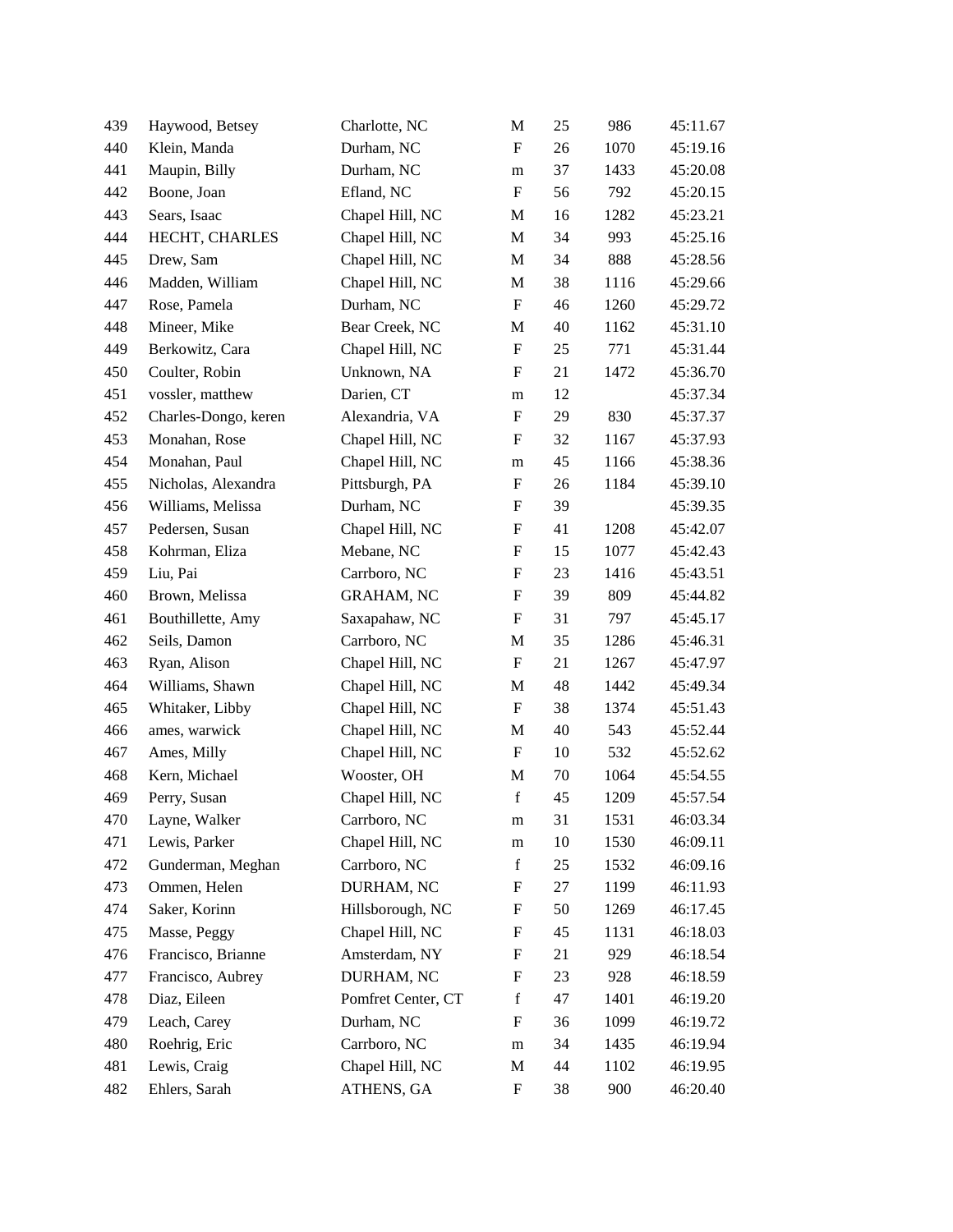| 483 | McDonald, Jean      | Chapel Hill, NC     | $\boldsymbol{\mathrm{F}}$ | 47     | 1144 | 46:21.18 |
|-----|---------------------|---------------------|---------------------------|--------|------|----------|
| 484 | Simmons, Lisa       | Chapel Hill, NC     | F                         | 37     | 1299 | 46:21.33 |
| 485 | Bramson, brian      | Durham, NC          | m                         | 39     |      | 46:21.54 |
| 486 | nile, aaron         | Chapel Hill, NC     | ${\rm m}$                 | 24     |      | 46:22.09 |
| 487 | TAYLOR, LISA        | Efland, NC          | F                         | 33     | 1335 | 46:22.10 |
| 488 | Dickson, Susie      | Chapel Hill, NC     | $\mathbf f$               | 25     | 1436 | 46:24.16 |
| 489 | johnson, bobby      | Chapel Hill, NC     | m                         | 51     |      | 46:26.22 |
| 490 | O'Reilly, Peter     | Durham, NC          | M                         | 43     | 1193 | 46:26.38 |
| 491 | Zikry, Fareeda      | Chapel Hill, NC     | $\mathbf f$               | 16     | 1542 | 46:30.83 |
| 492 | Billy, Tricia       | Chapel Hill, NC     | ${\bf F}$                 | 39     | 774  | 46:31.98 |
| 493 | Suddarth, Rachel    | Hillsborough, NC    | $\mathbf f$               | 27     | 1479 | 46:32.95 |
| 494 | Logan, Kathy        | Durham, NC          | $\mathbf f$               | 36     | 1594 | 46:33.03 |
| 495 | Crummett, Sam       | Chapel Hill, NC     | M                         | 12     | 864  | 46:34.88 |
| 496 | Weeks, Cyndy        | Carrboro, NC        | F                         | 44     | 1363 | 46:36.28 |
| 497 | Seawell, Scottie    | Carrboro, NC        | $\boldsymbol{\mathrm{F}}$ | 44     | 1285 | 46:36.37 |
| 498 | Girardeau, Caroline | Pittsboro, NC       | F                         | 36     | 948  | 46:36.43 |
| 499 | Hughes, Michael     | Carrboro, NC        | M                         | 53     | 1546 | 46:37.90 |
| 500 | Crenshaw, Cynthia   | Durham, NC          | $\boldsymbol{\mathrm{F}}$ | 41     | 853  | 46:38.26 |
| 501 | Rigsbee, Carol      | Chapel Hill, NC     | F                         | 49     | 1250 | 46:39.90 |
| 502 | Fishman, Matthew    | Chapel Hill, NC     | M                         | 35     | 920  | 46:39.93 |
| 503 | White, Erin         | Raleigh, NC         | M                         | 35     | 1376 | 46:40.87 |
| 504 | freeman, connie     | Chapel Hill, NC     | $\mathbf f$               | 32     |      | 46:41.10 |
| 505 | Pugh, Joy           | Charlottesville, VA | F                         | 30     | 1231 | 46:41.30 |
| 506 | Baumgart, Leigh     | Charlottesville, VA | F                         | 27     | 766  | 46:41.51 |
| 507 | Frega, Kurt         | Durham, NC          | ${\rm m}$                 | $22\,$ | 931  | 46:41.71 |
| 508 | Hutcherson, Creston | Oakland, CA         | F                         | 26     | 1029 | 46:43.03 |
| 509 | Hutcherson, Michael | Chapel Hill, NC     | M                         | 14     | 1030 | 46:43.09 |
| 510 | Brugger, Cory       | Unknown, NA         | M                         | 29     |      | 46:43.64 |
| 511 | Samuelson, Tammy    | Chapel Hill, NC     | F                         | 45     | 1272 | 46:44.09 |
| 512 | Haase, Julian       | Carrboro, NC        | M                         | 27     | 972  | 46:44.29 |
| 513 | Errickson, April    | Chapel Hill, NC     | $\boldsymbol{\mathrm{F}}$ | 36     | 907  | 46:44.88 |
| 514 | Boehm, Jacob        | Chapel Hill, NC     | M                         | 19     | 783  | 46:51.57 |
| 515 | Themann, Thomas     | Carrboro, NC        | m                         | 60     | 1445 | 46:52.73 |
| 516 | Dinola, Tony        | Charlotte, NC       | ${\bf m}$                 | 24     | 1483 | 46:53.13 |
| 517 | White, Adam         | Durham, NC          | M                         | 32     | 1375 | 46:53.44 |
| 518 | Smith, Mary         | Chapel Hill, NC     | $\boldsymbol{\mathrm{F}}$ | 45     | 1305 | 46:53.49 |
| 519 | Burns, Kimberlie    | Carrboro, NC        | F                         | 47     | 818  | 46:54.31 |
| 520 | Wujciak, Barbara    | Hillsborough, NC    | F                         | 47     | 1389 | 46:54.50 |
| 521 | Charles, Deidre     | Silver Spring, MD   | $\boldsymbol{\mathrm{F}}$ | 32     | 828  | 46:54.97 |
| 522 | Wilson, Kelly       | Durham, NC          | $\boldsymbol{\mathrm{F}}$ | 31     | 1384 | 46:56.68 |
| 523 | Anderson, Marybeth  | Chapel Hill, NC     | F                         | 22     | 636  | 46:58.14 |
| 524 | English, Julie      | Hillsborough, NC    | $\boldsymbol{\mathrm{F}}$ | 40     | 1404 | 46:58.99 |
| 525 | Lamberson, Laura    | Hillsborough, NC    | F                         | 35     | 1403 | 46:59.46 |
| 526 | Crosswell, Ben      | Carrboro, NC        | M                         | 25     | 856  | 46:59.91 |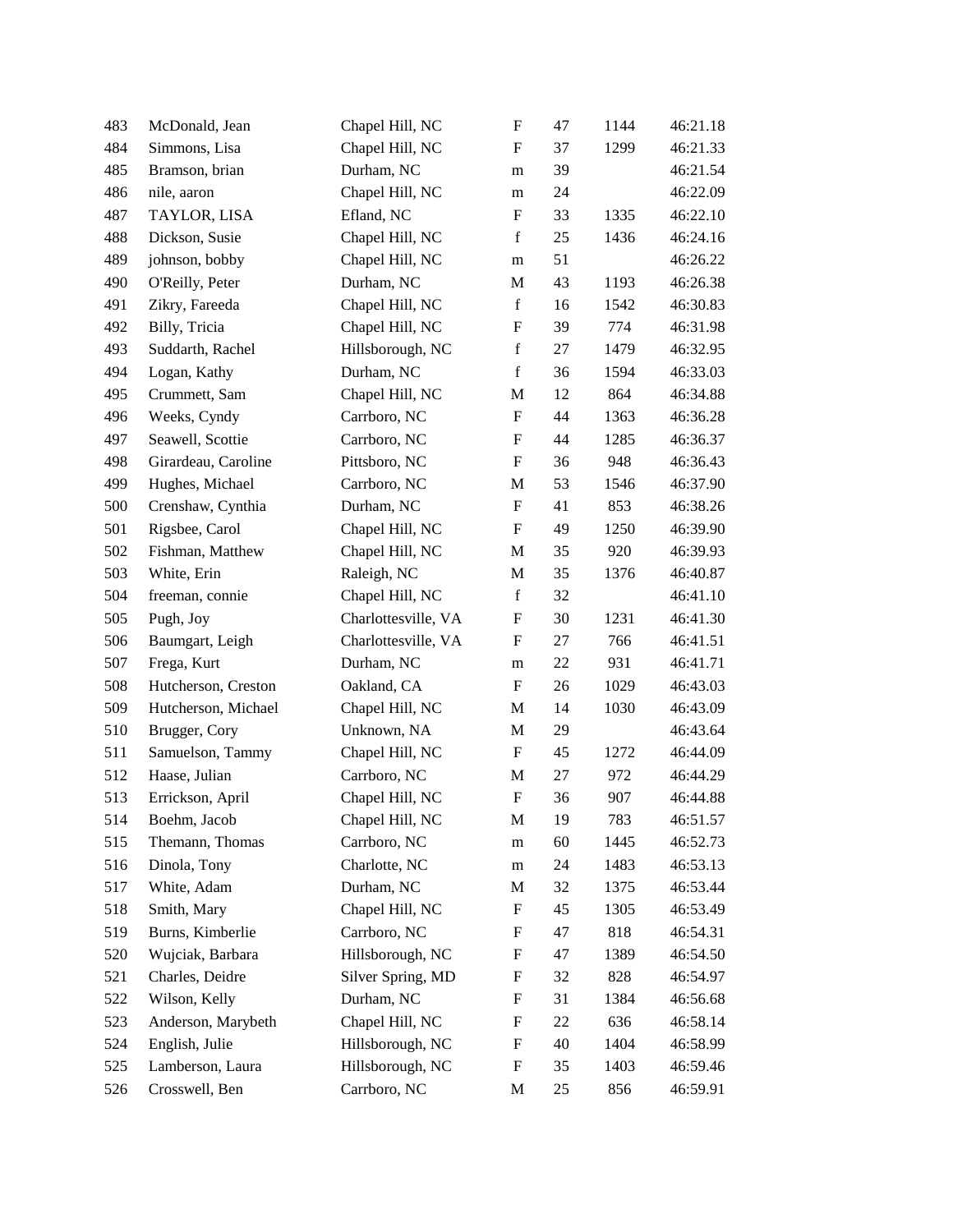| 527 | Dupont, Alexandra      | Carrboro, NC       | $\boldsymbol{\mathrm{F}}$ | 23 | 893  | 47:00.17 |
|-----|------------------------|--------------------|---------------------------|----|------|----------|
| 528 | Calderon-Guthe, Klara  | Chapel Hill, NC    | $\boldsymbol{\mathrm{F}}$ | 13 | 822  | 47:02.18 |
| 529 | Calderon-Guthe, Lea    | Chapel Hill, NC    | $\boldsymbol{\mathrm{F}}$ | 19 | 823  | 47:02.37 |
| 530 | Carnouche, James       | Chapel Hill, NC    | ${\rm m}$                 | 34 | 1506 | 47:03.87 |
| 531 | Dinola, Sandy          | Chapel Hill, NC    | $\boldsymbol{\mathrm{F}}$ | 53 | 1481 | 47:06.31 |
| 532 | Boehm, Elana           | Chapel Hill, NC    | $\boldsymbol{\mathrm{F}}$ | 25 | 782  | 47:08.03 |
| 533 | haynes, jen            | Chapel Hill, NC    | $\mathbf f$               | 24 |      | 47:08.37 |
| 534 | McGrath, tim           | Mebane, NC         | M                         | 37 | 1146 | 47:16.30 |
| 535 | Marr, Melissa          | Durham, NC         | M                         | 29 | 1125 | 47:16.62 |
| 536 | laffoley, anthony      | Raleigh, NC        | ${\bf m}$                 | 28 |      | 47:16.65 |
| 537 | White, Barbara         | Chapel Hill, NC    | $\boldsymbol{\mathrm{F}}$ | 46 |      | 47:17.21 |
| 538 | Zikry, Mohammed        | Chapel Hill, NC    | M                         | 45 | 1543 | 47:22.38 |
| 539 | Welsh, Michael         | DURHAM, NC         | M                         | 54 | 1368 | 47:31.21 |
| 540 | Noe, Jeanne            | Chapel Hill, NC    | $\boldsymbol{\mathrm{F}}$ | 48 | 1185 | 47:32.46 |
| 541 | Gilland, Paula         | Chapel Hill, NC    | $\boldsymbol{\mathrm{F}}$ | 44 | 1440 | 47:33.43 |
| 542 | Killenberg, Susan      | Chapel Hill, NC    | $\boldsymbol{\mathrm{F}}$ | 43 | 1402 | 47:33.59 |
| 543 | Kalinowski, Kate       | Durham, NC         | F                         | 27 | 1053 | 47:37.69 |
| 544 | Margolis, Peter        | Chapel Hill, NC    | M                         | 54 | 1123 | 47:39.37 |
| 545 | Dupont, Charlotte      | West Bradenton, FL | F                         | 16 | 894  | 47:41.48 |
| 546 | Danku, Miranda         | Chapel Hill, NC    | $\boldsymbol{\mathrm{F}}$ | 38 | 866  | 47:42.17 |
| 547 | Wennerstrom, Kinsey    | Durham, NC         | $\boldsymbol{\mathrm{F}}$ | 38 | 1370 | 47:42.30 |
| 548 | Randolph, Charlotte    | Chapel Hill, NC    | F                         | 16 | 1237 | 47:43.59 |
| 549 | Randolph, Greg         | Chapel Hill, NC    | M                         | 46 | 1238 | 47:43.88 |
| 550 | Mullis, Robin          | Carrboro, NC       | $\mathbf F$               | 51 | 1175 | 47:51.26 |
| 551 | Mullis, Randall        | Carrboro, NC       | M                         | 48 | 1174 | 47:51.97 |
| 552 | Faulkner, Kate         | Knoxville, TN      | $\boldsymbol{\mathrm{F}}$ | 29 | 914  | 47:52.45 |
| 553 | Harris, Sarah          | Hillsborough, NC   | F                         | 29 | 980  | 47:55.37 |
| 554 | Cook, Kathleen         | Carrboro, NC       | F                         | 26 | 847  | 48:04.45 |
| 555 | Towe, Elizabeth        | Carrboro, NC       | $\boldsymbol{\mathrm{F}}$ | 42 | 1419 | 48:05.52 |
| 556 | Duncan, Catherine      | Chapel Hill, NC    | $\mathbf f$               | 43 | 1423 | 48:06.58 |
| 557 | Vogel, Alex            | Pittsboro, NC      | $\mathbf M$               | 22 | 1353 | 48:06.62 |
| 558 | Lardinois, Kara        | Durham, NC         | F                         | 32 | 1093 | 48:13.58 |
| 559 | Morel-Corton, Cydney   | Chapel Hill, NC    | F                         | 44 | 1169 | 48:14.43 |
| 560 | Boroski, Jennifer      | Hillsborough, NC   | $\boldsymbol{\mathrm{F}}$ | 38 | 793  | 48:18.97 |
| 561 | o'connor, christy      | Chapel Hill, NC    | ${\rm m}$                 | 50 |      | 48:21.12 |
| 562 | Boyle, Phillip         | Carrboro, NC       | M                         | 55 | 798  | 48:21.83 |
| 563 | Dinola, Mike           | Chapel Hill, NC    | M                         | 53 | 1482 | 48:22.25 |
| 564 | klusman, charles       | Fuquay-Varina, NC  | ${\rm m}$                 | 29 |      | 48:24.34 |
| 565 | Peacock, Allison       | Carrboro, NC       | ${\bf F}$                 | 23 | 1207 | 48:24.37 |
| 566 | Oleson, Alissa         | Fuquay-Varina, NC  | ${\bf F}$                 | 23 | 1197 | 48:24.56 |
| 567 | Brydon-Corton, Marissa | Chapel Hill, NC    | ${\bf F}$                 | 20 | 814  | 48:24.84 |
| 568 | Min, Sherene           | Mebane, NC         | ${\rm F}$                 | 37 | 1425 | 48:28.46 |
| 569 | Kingman, Paul          | CARY, NC           | M                         | 40 | 1067 | 48:29.17 |
| 570 | Herman, Talia          | Carrboro, NC       | F                         | 29 | 1005 | 48:30.95 |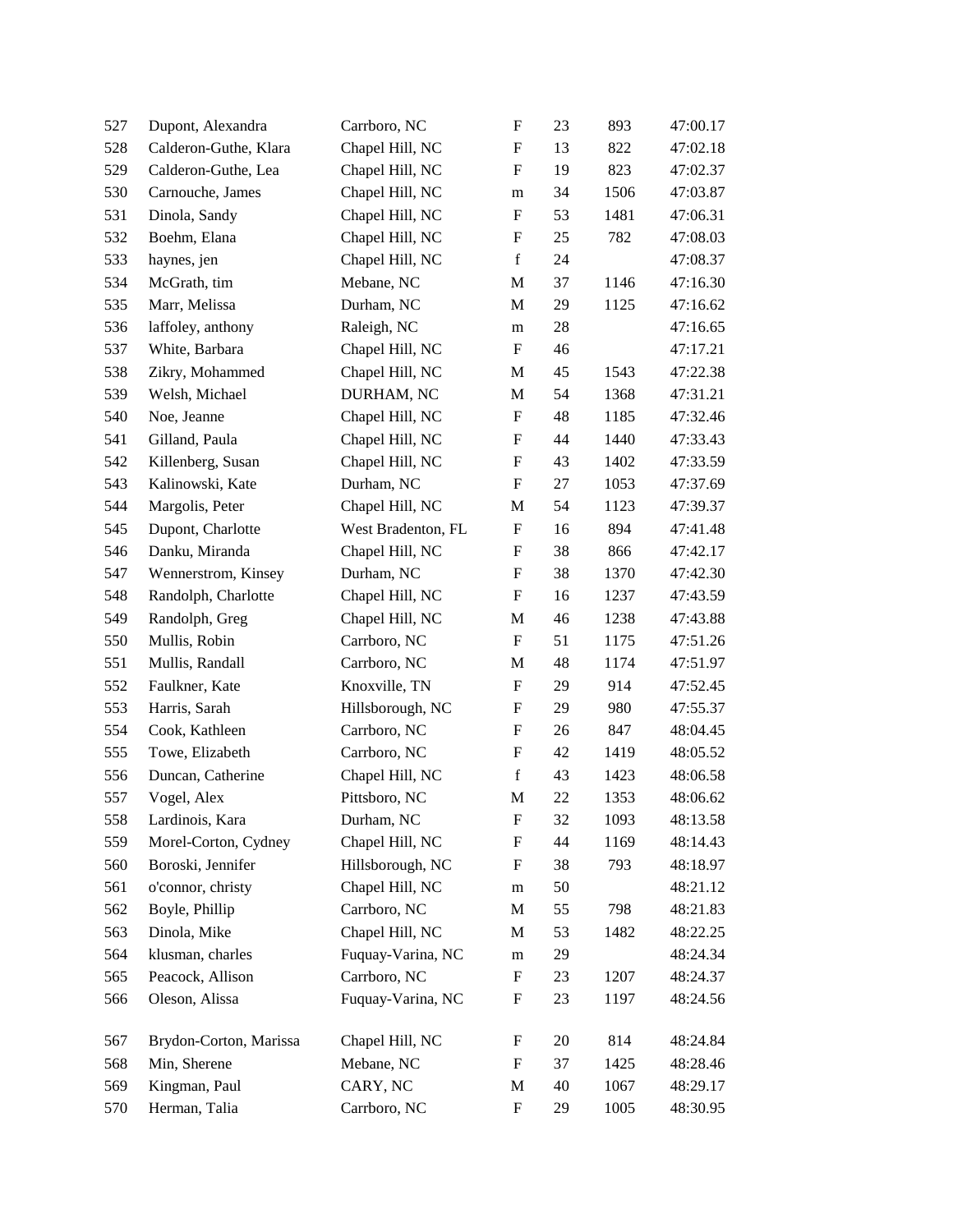| 571 | Simmons, Chris      | Chapel Hill, NC       | M                         | 38     | 1298 | 48:41.35 |
|-----|---------------------|-----------------------|---------------------------|--------|------|----------|
| 572 | Freeman, Ada        | Goldsboro, NC         | ${\rm F}$                 | 47     | 930  | 48:42.09 |
| 573 | Young, Kelly        | Chapel Hill, NC       | ${\rm F}$                 | 45     | 1474 | 48:50.33 |
| 574 | Stephenson, Ann     | Carrboro, NC          | ${\rm F}$                 | 36     | 1319 | 48:54.86 |
| 575 | Streck, Jessica     | Durham, NC            | ${\rm F}$                 | 26     | 1324 | 48:56.21 |
| 576 | Sparrow, Will       | Chapel Hill, NC       | M                         | $28\,$ | 1316 | 48:57.94 |
| 577 | Nguyen, Elizabeth   | DURHAM, NC            | F                         | 35     | 1183 | 48:58.69 |
| 578 | Preston, Elizabeth  | Durham, NC            | ${\rm F}$                 | 32     | 1226 | 48:59.74 |
| 579 | Peterson, Stephanie | Pittsboro, NC         | ${\rm F}$                 | 27     | 1212 | 49:00.80 |
| 580 | Crawford, Jeffrey   | DURHAM, NC            | M                         | 60     | 1466 | 49:01.05 |
| 581 | Blackwell, Susan    | Durham, NC            | $\mathbf f$               | 48     | 1465 | 49:01.45 |
| 582 | Calle, Juan         | Chapel Hill, NC       | M                         | 39     | 1518 | 49:01.60 |
| 583 | Einaudi, Peter      | Chapel Hill, NC       | $\mathbf M$               | 38     | 902  | 49:02.14 |
| 584 | Swasey, Tom         | Chapel Hill, NC       | M                         | 59     | 1505 | 49:02.83 |
| 585 | Rogers, Kimberly    | Carrboro, NC          | $\boldsymbol{\mathrm{F}}$ | 37     | 1256 | 49:03.41 |
| 586 | Crummett, Bobbi     | Chapel Hill, NC       | ${\rm F}$                 | 48     | 863  | 49:06.68 |
| 587 | Arnott, Jamie       | Chapel Hill, NC       | F                         | 37     | 1517 | 49:06.90 |
| 588 | Sharpe, Cammie      | Chapel Hill, NC       | ${\rm F}$                 | 28     |      | 49:07.46 |
| 589 | Teer, Amanda        | Chapel Hill, NC       | ${\rm F}$                 | 26     | 1337 | 49:08.47 |
| 590 | Tyson, Taylor       | Chapel Hill, NC       | ${\rm F}$                 | 24     | 1345 | 49:08.93 |
| 591 | McLeod, Sylvia      | Tallahassee, FL       | ${\rm F}$                 | 54     | 1152 | 49:09.61 |
| 592 | Green, Bryant       | Durham, NC            | M                         | 28     | 956  | 49:12.10 |
| 593 | Board, John         | Chapel Hill, NC       | $\mathbf M$               | 48     | 1453 | 49:12.86 |
| 594 | Lawrence, Susan     | Chapel Hill, NC       | ${\rm F}$                 | 47     | 1097 | 49:13.57 |
| 595 | Adams, Jennifer     | Pittsboro, NC         | $\boldsymbol{\mathrm{F}}$ | 32     | 448  | 49:18.69 |
| 596 | Harward, Sara       | Chapel Hill, NC       | ${\rm F}$                 | 30     | 985  | 49:18.80 |
| 597 | Spade, Steve        | Carrboro, NC          | M                         | 59     | 1314 | 49:20.72 |
| 598 | Jones, Brad         | Fairfield, CT         | $\mathbf M$               | 37     | 1042 | 49:21.49 |
| 599 | Jones, Beth         | Fairfield, CT         | ${\bf F}$                 | 34     | 1041 | 49:21.74 |
| 600 | Stucke, Sarah       | Carrboro, NC          | $\boldsymbol{\mathrm{F}}$ | 32     | 1329 | 49:22.76 |
| 601 | Goss, Karen         | Chapel Hill, NC       | ${\rm F}$                 | 44     | 953  | 49:25.70 |
| 602 | Lennard, Sean       | Chapel Hill, NC       | ${\rm m}$                 | 40     |      | 49:26.92 |
| 603 | bowers, Mike        | Unknown, NA           | m                         | 38     |      | 49:27.22 |
| 604 | McGregor, James     | Orlando, FL           | M                         | 25     | 1148 | 49:28.24 |
| 605 | Coulter, Janna      | Chapel Hill, NC       | $\mathbf f$               | 19     | 1471 | 49:34.53 |
| 606 | Stafford, Renae     | Carrboro, NC          | ${\rm F}$                 | 51     | 1549 | 49:36.56 |
| 607 | Liu, Katy           | Chapel Hill, NC       | ${\rm F}$                 | 26     | 1107 | 49:36.76 |
| 608 | Slater, Stephanie   | Mountlake Terrace, WA | F                         | 27     | 1301 | 49:36.97 |
| 609 | Nutley, Tara        | Chapel Hill, NC       | ${\rm F}$                 | 41     | 1192 | 49:37.88 |
| 610 | Thorpe, Jayne       | Chapel Hill, NC       | $\mathbf f$               | 30     | 1338 | 49:40.30 |
| 611 | Hogue, Susan        | Chapel Hill, NC       | ${\rm F}$                 | 44     | 1016 | 49:41.17 |
| 612 | pearce, ellen       | Chapel Hill, NC       | $\mathbf f$               | 24     |      | 49:41.77 |
| 613 | Spagnardi, Thomas   | Durham, NC            | M                         | 43     |      | 49:41.83 |
| 614 | Trullinger, Gary    | Durham, NC            | M                         | 41     | 1340 | 49:42.46 |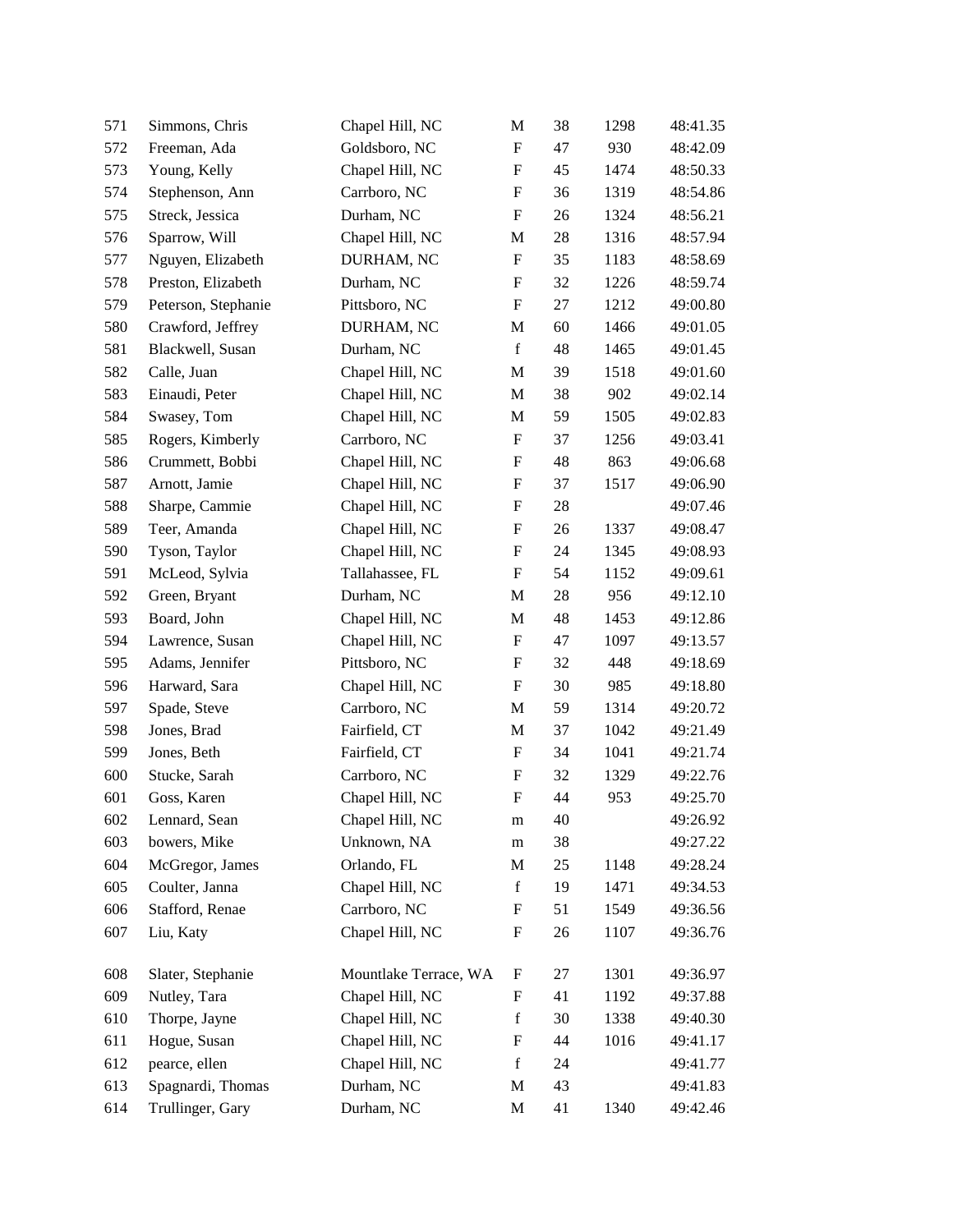| 615 | Hall, Daniel         | Durham, NC       | m                         | 13     | 1527 | 49:42.54 |
|-----|----------------------|------------------|---------------------------|--------|------|----------|
| 616 | roche, sherell       | Durham, NC       | $\mathbf f$               | 29     |      | 49:43.04 |
| 617 | Pullen, Karen        | Pittsboro, NC    | ${\rm F}$                 | 64     | 1232 | 49:44.31 |
| 618 | Condell, Leah        | Lexington, SC    | ${\rm F}$                 | 28     | 845  | 49:44.51 |
| 619 | Condell, Lawson      | Lexington, SC    | M                         | 32     | 844  | 49:45.91 |
| 620 | Margolin, Nancy      | Carrboro, NC     | ${\rm F}$                 | 55     | 1120 | 49:46.49 |
| 621 | Masse, Tony          | Chapel Hill, NC  | M                         | 14     | 1132 | 49:47.20 |
| 622 | Wiegerink, Robin     | Chapel Hill, NC  | ${\rm F}$                 | 45     |      | 49:47.42 |
| 623 | Welborn, Lisa        | Durham, NC       | ${\rm F}$                 | 43     | 1524 | 49:47.45 |
| 624 | Masse, Gary          | Chapel Hill, NC  | M                         | 46     | 1130 | 49:48.93 |
| 625 | Latimer, Patti       | DURHAM, NC       | ${\rm F}$                 | 37     | 1398 | 49:50.00 |
| 626 | Molnar, Jessica      | Durham, NC       | F                         | 28     | 1164 | 49:50.63 |
| 627 | Piscitello, Michael  | Chapel Hill, NC  | M                         | 32     | 1218 | 49:50.65 |
| 628 | Tantum, Stacy        | Durham, NC       | ${\bf F}$                 | 36     | 1332 | 49:53.88 |
| 629 | Hartley, John        | Hillsborough, NC | ${\rm m}$                 | 62     | 1410 | 49:53.94 |
| 630 | Dickson, Vicky       | Chapel Hill, NC  | ${\rm F}$                 | 56     | 880  | 49:53.97 |
| 631 | McCulloch, Jill      | Durham, NC       | F                         | 39     | 1415 | 50:02.35 |
| 632 | Horton, Julie        | Chapel Hill, NC  | ${\rm F}$                 | 52     | 1023 | 50:02.43 |
| 633 | Hecht, Jeanne        | Chapel Hill, NC  | ${\rm F}$                 | 35     | 994  | 50:03.39 |
| 634 | Bolon, Nate          | Chapel Hill, NC  | M                         | 11     | 789  | 50:12.88 |
| 635 | Bolon, Meredith      | Chapel Hill, NC  | ${\rm F}$                 | 43     | 788  | 50:13.06 |
| 636 | Knight, Andrea       | Chapel Hill, NC  | F                         | 38     | 1074 | 50:13.88 |
| 637 | filer, will          | Chapel Hill, NC  | m                         | 25     |      | 50:20.63 |
| 638 | Wightman, Mark       | Chapel Hill, NC  | M                         | 51     | 1379 | 50:21.30 |
| 639 | Robinson, Donita     | Durham, NC       | ${\bf F}$                 | 40     | 1253 | 50:21.49 |
| 640 | Evans, Janice        | Baltimore, MD    | F                         | 44     | 1502 | 50:25.88 |
| 641 | May, Ed              | Columbia, MD     | M                         | 50     | 1501 | 50:26.18 |
| 642 | Benjamin, Lindsay    | Carrboro, NC     | $\mathbf f$               | 25     | 1429 | 50:27.79 |
| 643 | Fields, Timothy      | Durham, NC       | M                         | 20     | 1528 | 50:29.26 |
| 644 | Collins, Megan       | Baltimore, MD    | $\mathbf f$               | 29     | 1521 | 50:36.24 |
| 645 | Jarzembowski, Julia  | Naperville, IL   | $\mathbf f$               | $22\,$ | 1510 | 50:36.63 |
| 646 | Duncan, Liza         | Chapel Hill, NC  | F                         | 22     | 1511 | 50:36.64 |
| 647 | Benjamin, Lisa       | Elkridge, MD     | $\boldsymbol{\mathrm{F}}$ | 28     | 767  | 50:37.08 |
| 648 | Lewis, Erica         | Chapel Hill, NC  | ${\rm F}$                 | 44     | 1103 | 50:38.28 |
| 649 | Rahn, Blake          | Chapel Hill, NC  | M                         | 36     | 1234 | 50:39.35 |
| 650 | McConnell, Elizabeth | Chapel Hill, NC  | $\boldsymbol{\mathrm{F}}$ | 35     | 1141 | 50:41.21 |
| 651 | McConnell, Jeff      | Chapel Hill, NC  | M                         | 34     | 1142 | 50:42.20 |
| 652 | Schoenfisch, Ashley  | Chapel Hill, NC  | ${\rm F}$                 | 28     |      | 50:44.43 |
| 653 | Quick, Nicholas      | DURHAM, NC       | M                         | 31     | 1233 | 50:45.02 |
| 654 | Sears, Kelly         | Chapel Hill, NC  | F                         | 42     | 1283 | 50:45.58 |
| 655 | Reilly, Brendan      | Chapel Hill, NC  | M                         | 13     | 1242 | 50:46.54 |
| 656 | crisp, rose          | Chapel Hill, NC  | $\mathbf f$               | 38     |      | 50:51.19 |
| 657 | Preyer, Ellie        | Hillsborough, NC | $\mathbf f$               | 16     | 1493 | 50:53.73 |
| 658 | Spagnardi, Joseph    | Durham, NC       | M                         | 44     |      | 50:53.74 |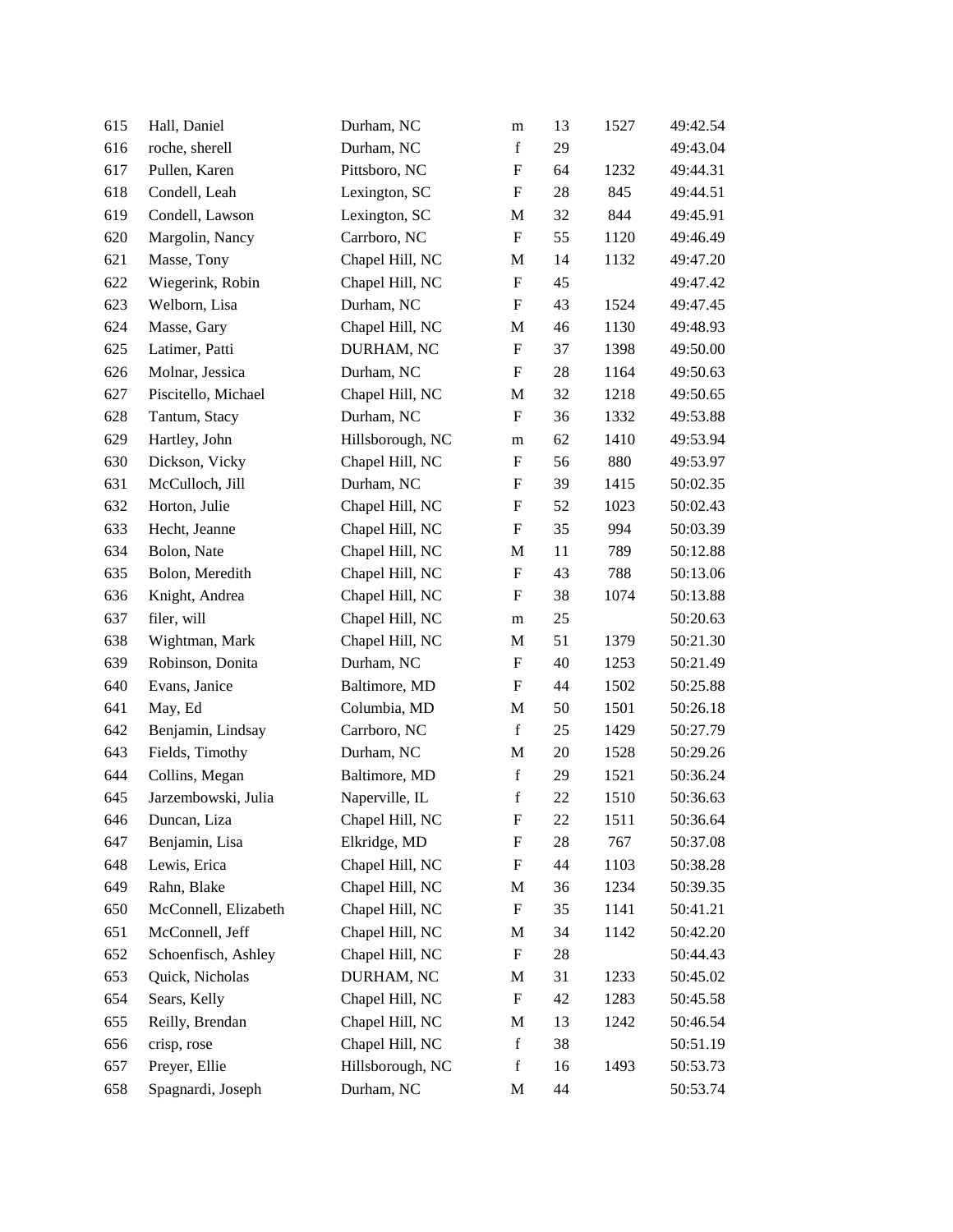| 659 | Powers, Bill              | Chapel Hill, NC  | $\mathbf M$               | 74 | 1457 | 50:56.71 |
|-----|---------------------------|------------------|---------------------------|----|------|----------|
| 660 | Stoneman, Chris           | Chapel Hill, NC  | M                         | 46 | 1322 | 50:59.39 |
| 661 | Howell, John              | Chapel Hill, NC  | $\mathbf M$               | 55 |      | 51:01.46 |
| 662 | Brouwer, Emily            | Chapel Hill, NC  | $\boldsymbol{\mathrm{F}}$ | 32 | 1550 | 51:05.44 |
| 663 | Phipps, Jessica           | Durham, NC       | $\mathbf f$               | 24 | 1217 | 51:07.75 |
| 664 | Semcer, Melissa           | Chapel Hill, NC  | $\boldsymbol{\mathrm{F}}$ | 28 | 1289 | 51:10.61 |
| 665 | Semcer, Rebecca           | Raleigh, NC      | F                         | 30 | 1290 | 51:11.59 |
| 666 | Power, Mary Ann           | Pittsboro, NC    | $\boldsymbol{\mathrm{F}}$ | 51 | 1222 | 51:12.18 |
| 667 | Fields, Debra             | Hillsborough, NC | $\boldsymbol{\mathrm{F}}$ | 46 | 917  | 51:17.21 |
| 668 | Douillet, Christelle      | Chapel Hill, NC  | $\boldsymbol{\mathrm{F}}$ | 40 | 1547 | 51:18.11 |
| 669 | Wertley-Rotenberry, Julia | Chapel Hill, NC  | F                         | 37 | 1371 | 51:19.73 |
| 670 | Harrison, Kathryn         | Durham, NC       | F                         | 26 | 981  | 51:21.44 |
| 671 | Medley, Jennifer          | Durham, NC       | $\boldsymbol{\mathrm{F}}$ | 27 | 1154 | 51:21.44 |
| 672 | Power, Greg               | Pittsboro, NC    | $\mathbf{M}$              | 55 | 1221 | 51:26.36 |
| 673 | Braverman, Sara           | Efland, NC       | $\boldsymbol{\mathrm{F}}$ | 44 | 803  | 51:30.44 |
| 674 | Lee, Lacey                | Cary, NC         | $\boldsymbol{\mathrm{F}}$ | 30 | 1674 | 51:31.60 |
| 675 | Corey, Denise             | Carrboro, NC     | F                         | 52 | 848  | 51:33.27 |
| 676 | Tyson Jr, Joseph          | Mequon, WI       | $\mathbf{M}$              | 59 | 1346 | 51:36.92 |
| 677 | harrison, bryan           | Unknown, NA      | m                         | 53 |      | 51:38.07 |
| 678 | Wilson, Carol             | Chapel Hill, NC  | F                         | 45 | 1382 | 51:39.66 |
| 679 | Gilbert, David            | Chapel Hill, NC  | $\mathbf{M}$              | 51 | 943  | 51:40.07 |
| 680 | ortiz, alexandra          | Unknown, NA      | $\mathbf f$               | 19 |      | 51:41.09 |
| 681 | Ross, Allison             | Chapel Hill, NC  | $\boldsymbol{\mathrm{F}}$ | 47 | 1261 | 51:43.86 |
| 682 | Madden, Michael           | Chapel Hill, NC  | $\mathbf{M}$              | 53 | 1115 | 51:45.52 |
| 683 | Callanan, Cara            | Chapel Hill, NC  | F                         | 40 | 1515 | 51:47.39 |
| 684 | Reilly, La Reine          | Chapel Hill, NC  | $\boldsymbol{\mathrm{F}}$ | 47 | 1243 | 51:52.92 |
| 685 | Duronio, Sue              | Chapel Hill, NC  | $\mathbf f$               | 43 | 896  | 51:53.69 |
| 686 | Mitchell, Meredith        | RALEIGH, NC      | $\boldsymbol{\mathrm{F}}$ | 29 | 1163 | 51:54.45 |
| 687 | Martin, Heather           | Bivalve, MD      | F                         | 24 | 1128 | 51:55.86 |
| 688 | Gilchrist, Michael        | Durham, NC       | $\mathbf M$               | 32 | 947  | 51:56.10 |
| 689 | Meiners, Matthew          | Chapel Hill, NC  | $\mathbf M$               | 23 | 1155 | 51:57.97 |
| 690 | Duffy, Lynn               | Chapel Hill, NC  | F                         | 46 | 890  | 51:57.99 |
| 691 | sell-goodhand, leah       | DURHAM, NC       | $\boldsymbol{\mathrm{F}}$ | 15 | 1288 | 51:58.82 |
| 692 | sell-goodhand, emma       | DURHAM, NC       | $\boldsymbol{\mathrm{F}}$ | 18 | 1287 | 51:58.91 |
| 693 | Goodhand, Meg             | DURHAM, NC       | F                         | 49 | 951  | 52:01.24 |
| 694 | Schneider, Shaun          | Pittsboro, NC    | m                         | 12 | 1408 | 52:04.84 |
| 695 | Schneider, Eric           | Pittsboro, NC    | ${\bf m}$                 | 44 | 1407 | 52:05.73 |
| 696 | Herman, Lauren            | Hillsborough, NC | F                         | 39 | 1004 | 52:06.41 |
| 697 | Warton, Donna             | Crystal Lake, IL | $\boldsymbol{\mathrm{F}}$ | 44 | 1358 | 52:10.09 |
| 698 | Steffens, Tyson           | Durham, NC       | $\mathbf{M}$              | 35 | 1318 | 52:12.82 |
| 699 | Peterson, Daniel          | Chapel Hill, NC  | M                         | 24 |      | 52:17.29 |
| 700 | Reid, Mary                | Carrboro, NC     | $\boldsymbol{\mathrm{F}}$ | 59 | 1241 | 52:25.36 |
| 701 | Bawden, Robin             | Chapel Hill, NC  | $\boldsymbol{\mathrm{F}}$ | 46 | 1475 | 52:25.40 |
| 702 | Drew, Amy                 | Chapel Hill, NC  | $\boldsymbol{\mathrm{F}}$ | 31 | 887  | 52:26.79 |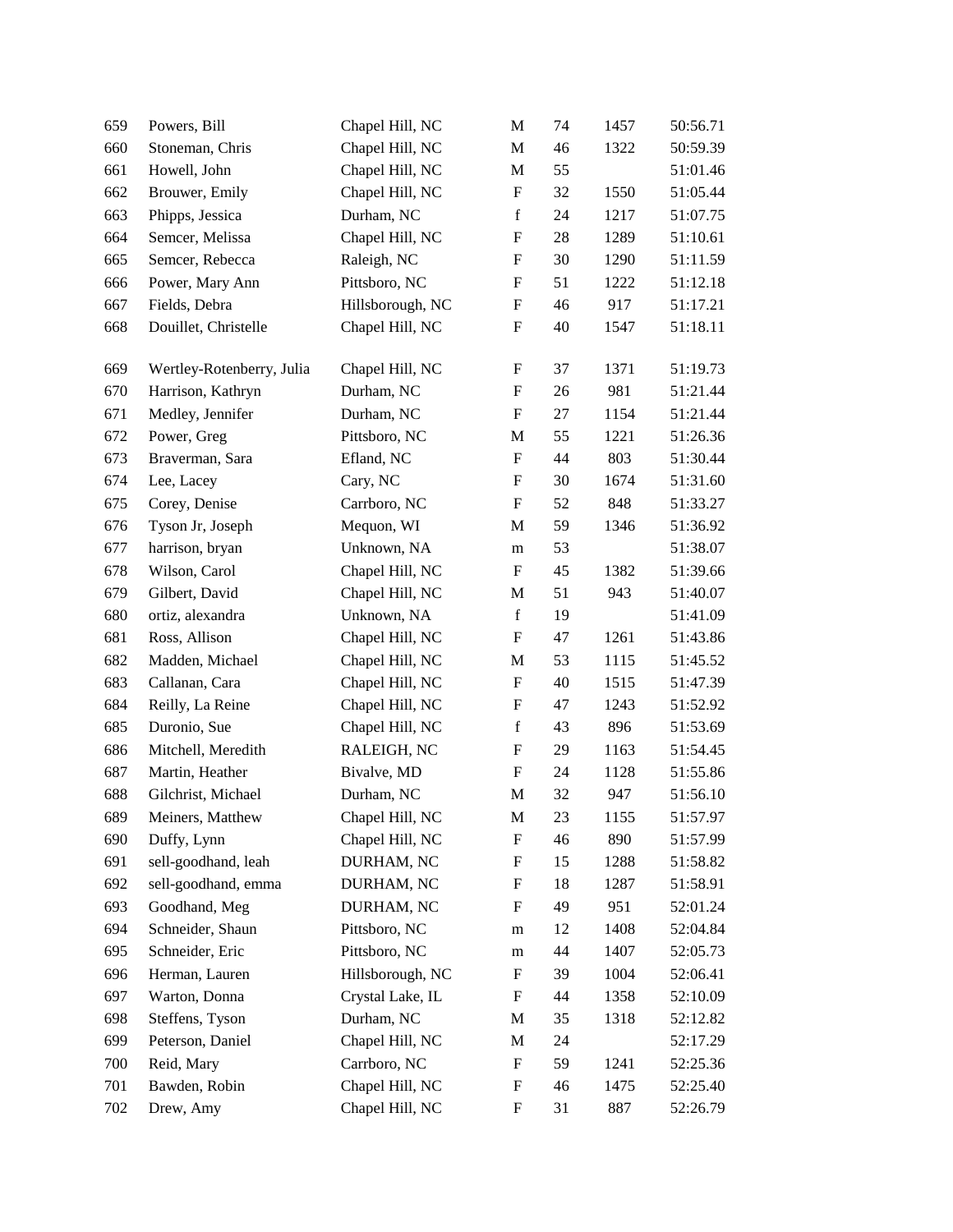| 703 | Kie, Danielle        | New York, NY     | $\mathbf f$               | 31 | 1525 | 52:26.83 |
|-----|----------------------|------------------|---------------------------|----|------|----------|
| 704 | McGregor, Stephen    | Chapel Hill, NC  | M                         | 30 | 1149 | 52:31.11 |
| 705 | Pharo, Zoe           | Efland, NC       | $\mathbf F$               | 9  | 1213 | 52:31.88 |
| 706 | Lennard, Lori        | Chapel Hill, NC  | $\mathbf f$               | 40 |      | 52:33.17 |
| 707 | Dunn, Sue            | Efland, NC       | $\boldsymbol{\mathrm{F}}$ | 46 | 891  | 52:33.66 |
| 708 | West, Tracey         | Chapel Hill, NC  | $\boldsymbol{\mathrm{F}}$ | 55 | 1373 | 52:36.30 |
| 709 | Hart, Lauren         | Chapel Hill, NC  | F                         | 24 | 982  | 52:36.37 |
| 710 | Boggess, Kim         | Chapel Hill, NC  | $\boldsymbol{\mathrm{F}}$ | 43 | 784  | 52:40.08 |
| 711 | Sapp, Lies           | Chapel Hill, NC  | F                         | 50 | 1274 | 52:41.88 |
| 712 | Hurt, Christi        | Chapel Hill, NC  | $\boldsymbol{\mathrm{F}}$ | 37 | 1028 | 52:43.04 |
| 713 | Bergman, Kirsten     | Chapel Hill, NC  | $\boldsymbol{\mathrm{F}}$ | 39 | 770  | 52:43.45 |
| 714 | de Alberdi, Tess     | Chapel Hill, NC  | F                         | 26 | 871  | 52:45.77 |
| 715 | Juranas, Pamela      | DURHAM, NC       | $\boldsymbol{\mathrm{F}}$ | 26 | 1047 | 52:46.11 |
| 716 | Barbee, Blaine       | Carrboro, NC     | $\boldsymbol{\mathrm{F}}$ | 26 | 762  | 52:58.61 |
| 717 | hilb, jessie         | Boulder, CO      | F                         | 25 | 1010 | 53:00.39 |
| 718 | Grinnan, Marybeth    | Chapel Hill, NC  | $\boldsymbol{\mathrm{F}}$ | 40 | 1476 | 53:01.95 |
| 719 | Perry, Sarah         | Baton Rouge, LA  | $\mathbf f$               | 26 | 1538 | 53:05.53 |
| 720 | McKown, Mary         | Charleston, WV   | $\boldsymbol{\mathrm{F}}$ | 67 | 1150 | 53:08.07 |
| 721 | Mouw, Sheri          | Chapel Hill, NC  | $\boldsymbol{\mathrm{F}}$ | 40 | 1172 | 53:08.51 |
| 722 | Novak, Julie         | Chapel Hill, NC  | F                         | 35 | 1438 | 53:09.63 |
| 723 | Lanham, Michele      | Durham, NC       | $\boldsymbol{\mathrm{F}}$ | 26 |      | 53:11.42 |
| 724 | Bohager, Dawnya      | Saxapahaw, NC    | F                         | 31 | 785  | 53:11.73 |
| 725 | lanham, emily        | Atlanta, GA      | $\mathbf f$               | 24 |      | 53:11.89 |
| 726 | nesbit, diane        | Unknown, NA      | $\mathbf f$               | 47 |      | 53:12.57 |
| 727 | Nottingham, Jessica  | Washington, DC   | ${\bf F}$                 | 28 | 1191 | 53:13.32 |
| 728 | Ward, Angie          | Durham, NC       | $\boldsymbol{\mathrm{F}}$ | 38 | 1357 | 53:14.19 |
| 729 | Faulkner, Betsy      | Chapel Hill, NC  | F                         | 57 | 913  | 53:16.52 |
| 730 | preyer, marilyn      | Hillsborough, NC | $\boldsymbol{\mathrm{F}}$ | 51 | 1227 | 53:17.53 |
| 731 | Granger, Lauren      | Sanford, NC      | $\boldsymbol{\mathrm{F}}$ | 25 | 954  | 53:17.79 |
| 732 | Tuskey, Mark         | Chapel Hill, NC  | M                         | 55 | 1342 | 53:19.49 |
| 733 | Docherty, Sharron    | Hillsborough, NC | $\boldsymbol{\mathrm{F}}$ | 46 | 885  | 53:23.10 |
| 734 | clark, cynthia       | Unknown, NA      | f                         | 45 |      | 53:27.65 |
| 735 | Wightman, Donna      | Chapel Hill, NC  | $\boldsymbol{\mathrm{F}}$ | 60 | 1378 | 53:28.75 |
| 736 | Hill, Nyra           | Chapel Hill, NC  | F                         | 55 |      | 53:41.81 |
| 737 | DeVries, mike        | Durham, NC       | M                         | 32 | 878  | 53:44.30 |
| 738 | Larson, John         | DURHAM, NC       | M                         | 62 | 1095 | 53:45.56 |
| 739 | Granda, Kaitlyn      | Chapel Hill, NC  | ${\bf F}$                 | 45 | 1448 | 53:46.27 |
| 740 | Cronin-Furman, Emily | Pittsboro, NC    | $\boldsymbol{\mathrm{F}}$ | 23 | 855  | 53:50.01 |
| 741 | Furman, William      | Pittsboro, NC    | m                         | 57 | 935  | 53:50.24 |
| 742 | Yanello, Haley       | RALEIGH, NC      | F                         | 27 | 1390 | 53:51.84 |
| 743 | Dickson, Robert      | Chapel Hill, NC  | М                         | 57 | 879  | 53:55.69 |
| 744 | knowles, donald      | Pittsboro, NC    | M                         | 61 | 1075 | 53:56.62 |
| 745 | Taylor, Nathan       | Chapel Hill, NC  | M                         | 13 | 1413 | 53:57.73 |
| 746 | Taylor, Curtis       | Carrboro, NC     | M                         | 44 | 1414 | 53:57.91 |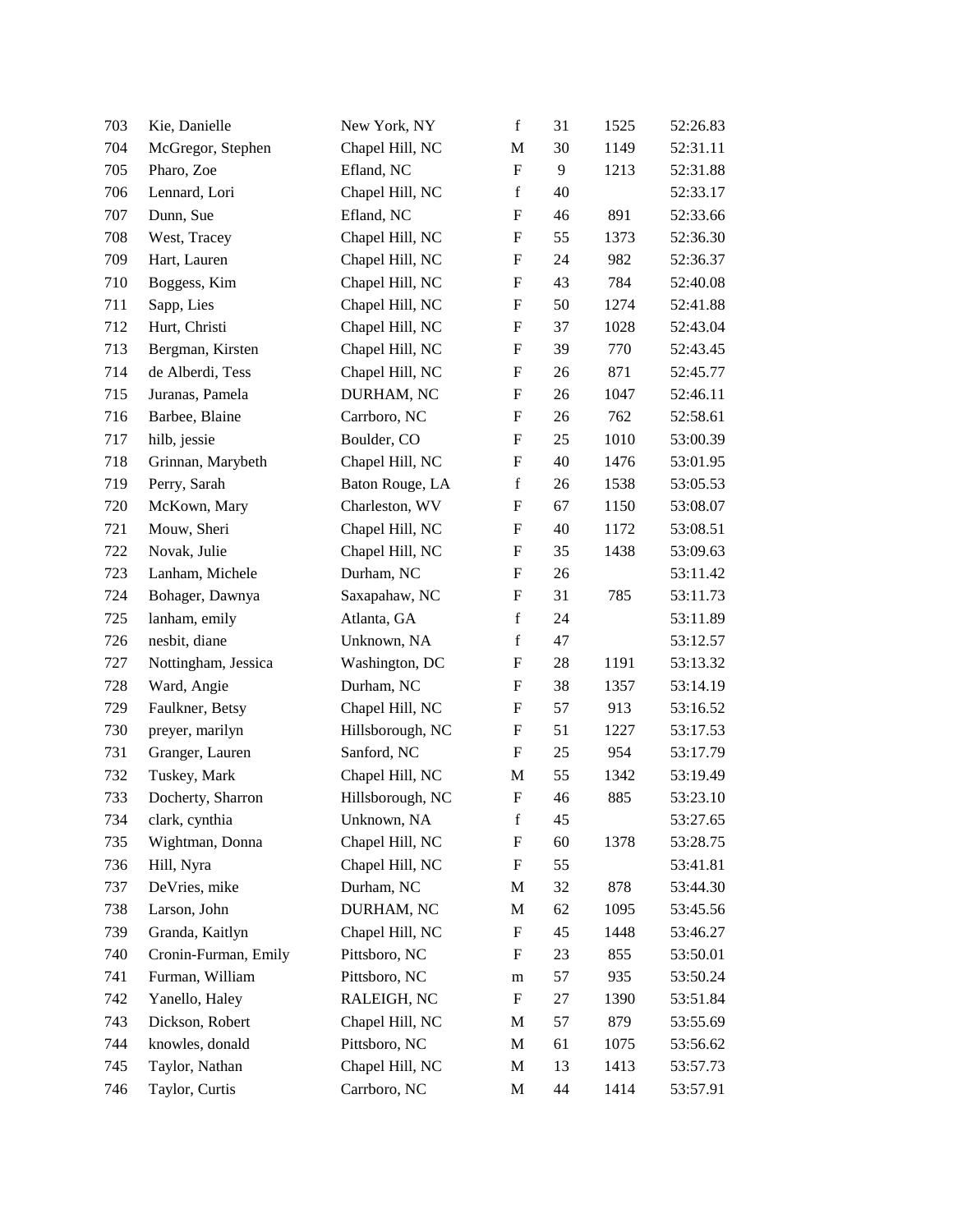| 747 | Stewart, Marty        | Durham, NC         | M                         | 30 | 1321 | 54:05.80 |
|-----|-----------------------|--------------------|---------------------------|----|------|----------|
| 748 | hoke, erin            | Raleigh, NC        | $\mathbf f$               | 13 |      | 54:17.33 |
| 749 | Neeley, Ned           | DURHAM, NC         | $\mathbf M$               | 48 | 1180 | 54:20.58 |
| 750 | Schneider, Anne Marie | DURHAM, NC         | $\boldsymbol{\mathrm{F}}$ | 41 | 1422 | 54:20.68 |
| 751 | DeVries, Jennifer     | Durham, NC         | F                         | 32 | 877  | 54:30.26 |
| 752 | Grimes, Eric          | Louisville, KY     | m                         | 11 | 960  | 54:32.53 |
| 753 | Fleetwood, Erin       | Chapel Hill, NC    | $\boldsymbol{\mathrm{F}}$ | 33 | 922  | 54:33.40 |
| 754 | Engle, Michelle       | Chapel Hill, NC    | $\boldsymbol{\mathrm{F}}$ | 36 | 906  | 54:37.19 |
| 755 | Engle, Bryan          | Chapel Hill, NC    | M                         | 36 | 905  | 54:37.32 |
| 756 | landis, susan         | Chapel Hill, NC    | F                         | 46 | 1088 | 54:47.90 |
| 757 | Boyle, Mallory        | Pittsboro, NC      | $\mathbf f$               | 22 | 1455 | 54:48.58 |
| 758 | Mineer, Joyce         | Bear Creek, NC     | F                         | 43 | 1161 | 54:49.74 |
| 759 | Deignan, Erin         | Carrboro, NC       | $\boldsymbol{\mathrm{F}}$ | 30 | 872  | 54:55.48 |
| 760 | Rinehard, Diana       | DURHAM, NC         | $\mathbf f$               | 52 | 1251 | 55:11.13 |
| 761 | larson, anna          | Durham, NC         | $\boldsymbol{\mathrm{F}}$ | 30 | 1094 | 55:11.19 |
| 762 | Scott, Hillary        | Chapel Hill, NC    | $\boldsymbol{\mathrm{F}}$ | 19 | 1281 | 55:17.86 |
| 763 | Pesetski, Christine   | Durham, NC         | F                         | 33 | 1211 | 55:26.94 |
| 764 | Morano, Sheri         | Chapel Hill, NC    | $\boldsymbol{\mathrm{F}}$ | 33 | 1168 | 55:27.90 |
| 765 | Wooten, Evey          | Durham, NC         | $\boldsymbol{\mathrm{F}}$ | 39 | 1388 | 55:27.92 |
| 766 | Michaels, Paula       | Chapel Hill, NC    | F                         | 42 | 1158 | 55:28.09 |
| 767 | Frakes, Thomas        | Austin, TX         | ${\bf m}$                 | 22 | 1456 | 55:28.72 |
| 768 | Margolis, Anna        | Chapel Hill, NC    | F                         | 21 | 1121 | 55:30.60 |
| 769 | Buckner, Sherri       | Mebane, NC         | $\boldsymbol{\mathrm{F}}$ | 47 | 815  | 55:34.30 |
| 770 | Vitali, Lora          | Tallahassee, FL    | F                         | 47 | 1352 | 55:48.31 |
| 771 | Svendsen, Scott       | Durham, NC         | M                         | 32 | 1331 | 55:48.54 |
| 772 | Mabb, Angela          | Durham, NC         | $\boldsymbol{\mathrm{F}}$ | 28 | 1113 | 55:48.72 |
| 773 | Margolis, Judy        | Chapel Hill, NC    | F                         | 50 | 1122 | 55:49.24 |
| 774 | Brodrick, Brian       | Watkinsville, GA   | M                         | 33 | 805  | 56:08.22 |
| 775 | kern, terry           | Chapel Hill, NC    | $\mathbf f$               | 40 |      | 56:12.61 |
| 776 | Akos, Sloane          | Chapel Hill, NC    | $\boldsymbol{\mathrm{F}}$ | 38 | 490  | 56:29.06 |
| 777 | moffitt, heather      | Durham, NC         | $\mathbf f$               | 36 |      | 56:40.59 |
| 778 | Valentine, Lori       | Pittsboro, NC      | F                         | 51 | 1348 | 56:48.16 |
| 779 | Guiles, Beth          | Chapel Hill, NC    | F                         | 48 | 970  | 56:48.27 |
| 780 | Rodrique, Penny       | Pass Christian, MS | $\boldsymbol{\mathrm{F}}$ | 46 | 1255 | 56:51.27 |
| 781 | Witherspoon, Darice   | Durham, NC         | $\boldsymbol{\mathrm{F}}$ | 35 | 1385 | 57:04.50 |
| 782 | Hart, Robert          | Chapel Hill, NC    | M                         | 55 | 983  | 57:07.83 |
| 783 | Roulhac, Petra        | DURHAM, NC         | F                         | 27 | 1264 | 57:17.60 |
| 784 | Ramstack, Mike        | Lunenburg, MA      | $\mathbf{M}$              | 58 | 1236 | 57:19.22 |
| 785 | Kern, Eric            | Chapel Hill, NC    | M                         | 39 | 1062 | 57:24.59 |
| 786 | Kern, Kayla           | Chapel Hill, NC    | F                         | 9  | 1063 | 57:24.77 |
| 787 | Ramstack, Katie       | Charlotte, NC      | ${\bf F}$                 | 31 | 1235 | 57:29.44 |
| 788 | Callanan, Dari        | Chapel Hill, NC    | ${\bf F}$                 | 14 | 1514 | 57:44.06 |
| 789 | Weseman, Judy         | Chapel Hill, NC    | ${\bf F}$                 | 57 | 1372 | 57:51.07 |
| 790 | Hamilton, Kent        | Belmont, CA        | M                         | 57 | 975  | 57:55.26 |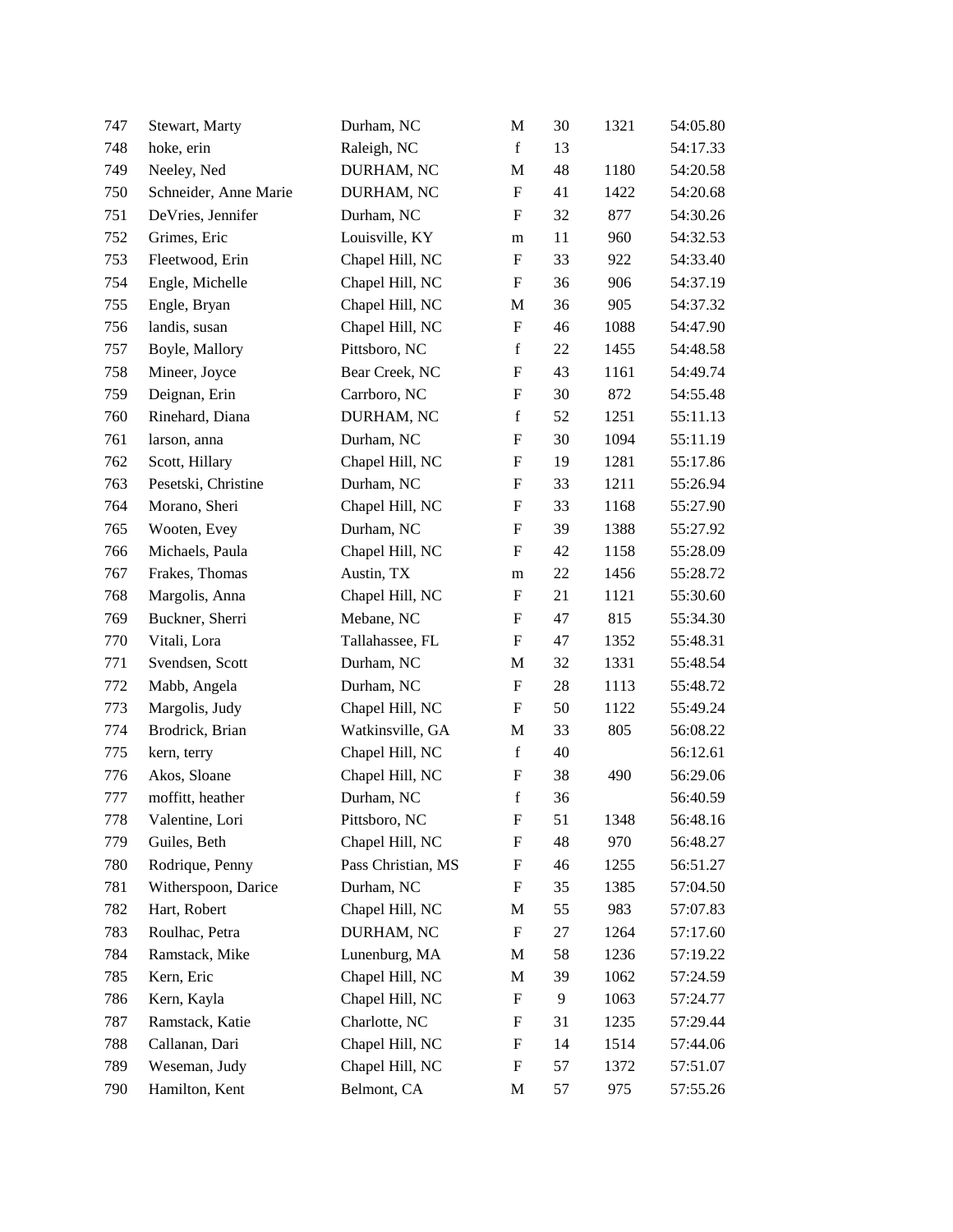| 791 | Clayton, rebecca        | Durham, NC       | $\boldsymbol{\mathrm{F}}$ | 31 | 836  | 57:56.17   |
|-----|-------------------------|------------------|---------------------------|----|------|------------|
| 792 | Nottingham, Chad        | Charlotte, NC    | M                         | 26 | 1190 | 58:12.61   |
| 793 | Jordan, David SR        | Indianapolis, IN | M                         | 60 | 1461 | 58:24.94   |
| 794 | Kilby, Joseph           | DURHAM, NC       | M                         | 45 | 1508 | 58:43.56   |
| 795 | Kilby, Jill             | DURHAM, NC       | $\mathbf f$               | 40 | 1507 | 58:44.05   |
| 796 | keaveney, gabriel       | Durham, NC       | m                         | 10 |      | 59:12.47   |
| 797 | kerrn, claire           | Chapel Hill, NC  | $\mathbf f$               | 10 |      | 59:16.76   |
| 798 | Watkins, Lane           | Jacksonville, FL | M                         | 59 | 1361 | 59:30.77   |
| 799 | Dann, Rebekkah          | Durham, NC       | $\boldsymbol{\mathrm{F}}$ | 28 | 867  | 1:00:13.41 |
| 800 | Harriman, April         | Carrboro, NC     | $\boldsymbol{\mathrm{F}}$ | 34 | 978  | 1:00:13.78 |
| 801 | Emshoff, Margie         | Chapel Hill, NC  | $\mathbf f$               | 63 | 904  | 1:00:47.85 |
| 802 | Fields, Courtney        | Durham, NC       | F                         | 22 | 916  | 1:00:51.75 |
| 803 | Lachiewicz, Mary Claire | Chapel Hill, NC  | $\mathbf f$               | 17 | 1085 | 1:00:53.86 |
| 804 | Osmancik, Naz           | Chapel Hill, NC  | m                         | 27 | 1201 | 1:00:53.97 |
| 805 | Jaques, Rhian           | Carrboro, NC     | F                         | 37 | 1034 | 1:01:26.58 |
| 806 | scott, sharon           | Raleigh, NC      | $\mathbf f$               | 33 |      | 1:01:35.81 |
| 807 | Jones, Cathy            | Carrboro, NC     | $\mathbf F$               | 48 |      | 1:01:36.60 |
| 808 | Shareshian, Kelly       | Chapel Hill, NC  | $\mathbf F$               | 9  | 1291 | 1:01:40.90 |
| 809 | Guthrie, Elwin          | Walpole, ME      | M                         | 72 | 971  | 1:01:51.62 |
| 810 | Porter, Greg            | Carrboro, NC     | M                         | 46 | 1443 | 1:01:52.89 |
| 811 | philips, ellen          | Durham, NC       | $\mathbf f$               | 33 |      | 1:02:13.91 |
| 812 | Cheshire, Tiffany       | Durham, NC       | $\mathbf F$               | 25 | 831  | 1:02:21.75 |
| 813 | Duffy, Lucy             | Hillsborough, NC | $\mathbf f$               | 75 | 1257 | 1:02:48.58 |
| 814 | Little, Margaret        | Raleigh, NC      | $\boldsymbol{\mathrm{F}}$ | 62 | 1106 | 1:02:53.91 |
| 815 | Upchurch, Britton       | Carrboro, NC     | M                         | 22 | 1347 | 1:02:53.97 |
| 816 | Patterson, Jerry        | Chapel Hill, NC  | $\mathbf M$               | 66 | 1205 | 1:03:06.74 |
| 817 | Williams, Claire        | Chapel Hill, NC  | F                         | 51 | 1381 | 1:03:12.52 |
| 818 | Shareshian, Susan       | Chapel Hill, NC  | F                         | 48 | 1293 | 1:04:06.05 |
| 819 | Long, Lauralee          | Carrboro, NC     | $\boldsymbol{\mathrm{F}}$ | 33 | 1111 | 1:04:19.19 |
| 820 | Kern, Carolyn           | Chapel Hill, NC  | $\boldsymbol{\mathrm{F}}$ | 38 | 1061 | 1:04:23.89 |
| 821 | Rogier, Sandra          | cincinnati, OH   | ${\bf F}$                 | 41 | 1258 | 1:04:24.64 |
| 822 | rogier, steve           | cincinnati, OH   | М                         | 44 | 1259 | 1:04:25.00 |
| 823 | Albert, Rachel          | Durham, NC       | F                         | 23 | 494  | 1:04:39.14 |
| 824 | Lachiewicz, Ave         | Chapel Hill, NC  | F                         | 57 | 1084 | 1:04:42.56 |
| 825 | Pooley, Paul            | Durham, NC       | m                         | 53 | 1432 | 1:05:11.33 |
| 826 | clark, lorena           | Chapel Hill, NC  | $\mathbf f$               | 59 |      | 1:05:11.40 |
| 827 | Jones, Adriana          | Carrboro, NC     | F                         | 30 | 1040 | 1:05:46.40 |
| 828 | Corey, Chet             | Carrboro, NC     | M                         | 22 | 1411 | 1:06:58.71 |
| 829 | Watkins, Pat            | Jacksonville, FL | $\mathbf f$               | 62 | 1536 | 1:07:01.48 |
| 830 | Green, Michelle         | Durham, NC       | F                         | 28 | 957  | 1:07:03.17 |
| 831 | Corey, Evan             | Carrboro, NC     | M                         | 28 | 849  | 1:07:10.11 |
| 832 | Schneider, Julianna     | DURHAM, NC       | F                         | 8  | 1420 | 1:08:53.48 |
| 833 | Schneider, Robert       | DURHAM, NC       | M                         | 41 | 1421 | 1:08:53.68 |
| 834 | Kent, Lara              | Carrboro, NC     | $\mathbf f$               | 28 | 1060 | 1:10:01    |
| 835 | Puckett, Katy           | Carrboro, NC     | $\mathbf f$               | 21 | 1230 | 1:10:01    |